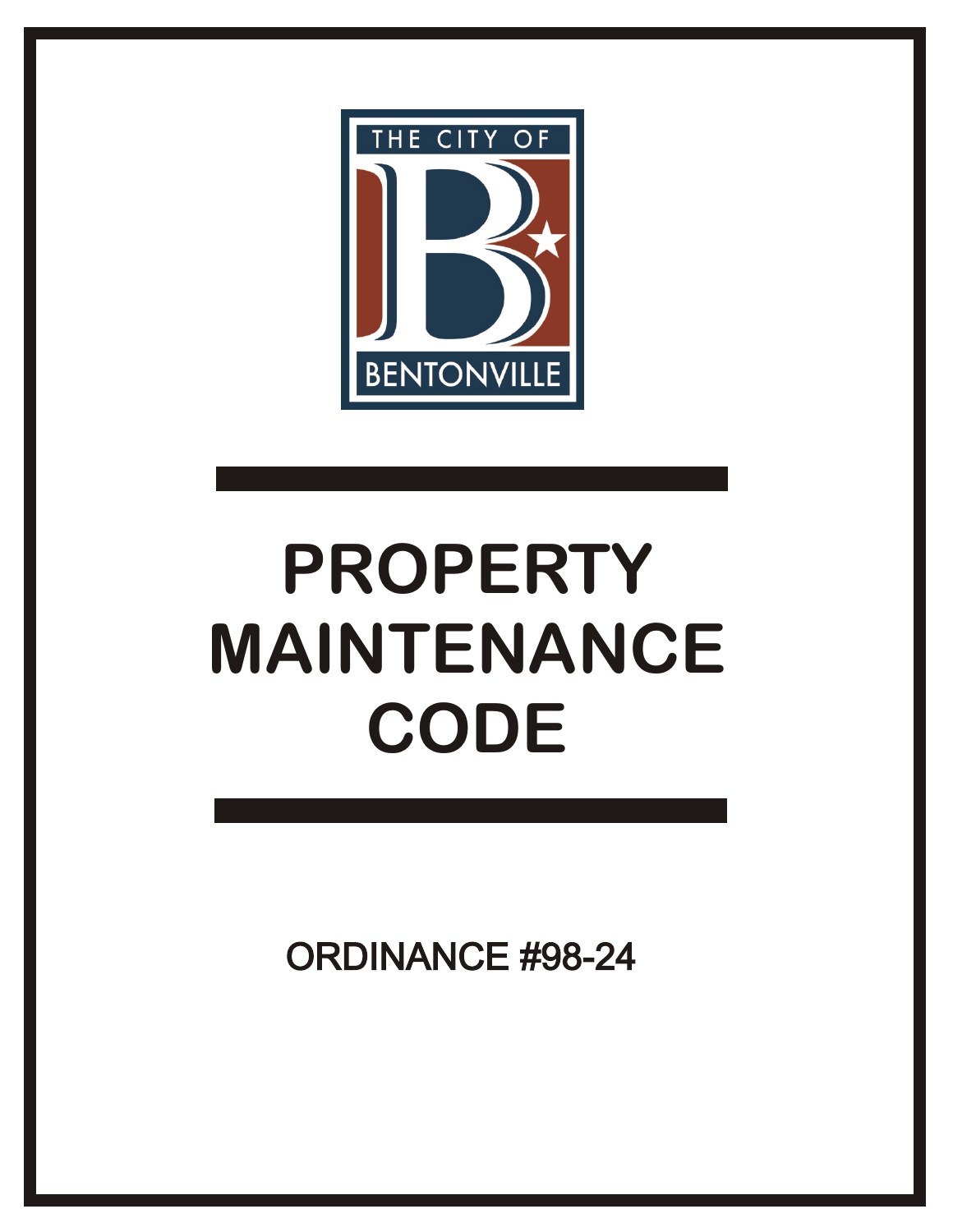# **INTRODUCTION**

## **Welcome to Bentonville!**

We are excited that you have chosen Bentonville as the place you want to live. Our mission with our Property Maintenance Code manual is to provide you with a quick and handy reference guide that will furnish the specifications necessary for you to maintain your property in accordance with our city ordinances. Our ordinances are designed to uphold generally accepted municipal building code principles ensuring a safe and aesthetically pleasing community for us all. Our code enforcement staff understands the importance of assisting you in order to achieve this end and is prepared to help you any way possible. We also intend to enforce these regulations in a fair and even handed manner.

If you have any questions, please feel free to call our Code Enforcement Office at 271-3107.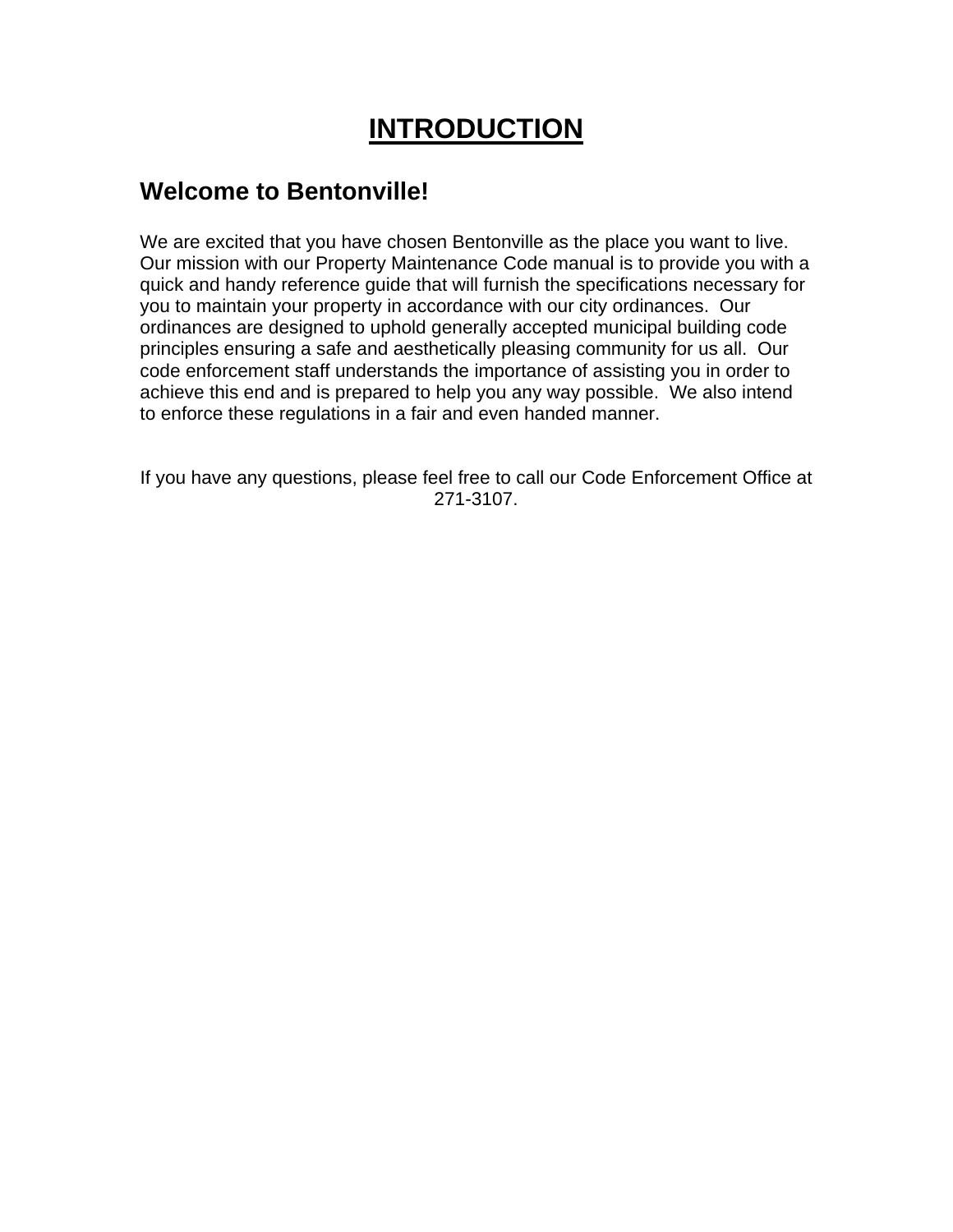## **CONTENTS**

| <b>CHAPTER 1</b>           |                                         |  |
|----------------------------|-----------------------------------------|--|
| Section 101                |                                         |  |
| Section 102                |                                         |  |
| Section 103                | Department of Maintenance Inspection4   |  |
| Section 104                | Duties and Powers of the Code Official5 |  |
| Section 105                |                                         |  |
| Section 106                |                                         |  |
| Section 107                |                                         |  |
| Section 108                |                                         |  |
| Section 109                |                                         |  |
| Section 110                |                                         |  |
| <b>CHAPTER 2</b>           |                                         |  |
| Section 201                |                                         |  |
|                            |                                         |  |
| <b>CHAPTER 3</b>           | <b>GENERAL REQUIREMENTS  14</b>         |  |
| Section 301                |                                         |  |
| Section 302                |                                         |  |
| Section 303                |                                         |  |
| Section 304                |                                         |  |
| Section 305                |                                         |  |
| Section 306                |                                         |  |
|                            |                                         |  |
| <b>CHAPTER 4</b>           | LIGHT, VENTILATION AND OCCUPANCY        |  |
|                            |                                         |  |
| Section 401                |                                         |  |
| Section 402                |                                         |  |
| Section 404                |                                         |  |
| <b>CHAPTER 5</b>           | <b>PLUMBING FACILITIES AND FIXTURE</b>  |  |
|                            |                                         |  |
| Section 501                |                                         |  |
| Section 502                |                                         |  |
| Section 503                |                                         |  |
| Section 504                |                                         |  |
| Section 505                |                                         |  |
| Section 506                |                                         |  |
| Section 507                |                                         |  |
| <b>CHAPTER 6</b>           | <b>MECHANICAL AND ELECTRICAL</b>        |  |
|                            |                                         |  |
| Section 601<br>Section 602 |                                         |  |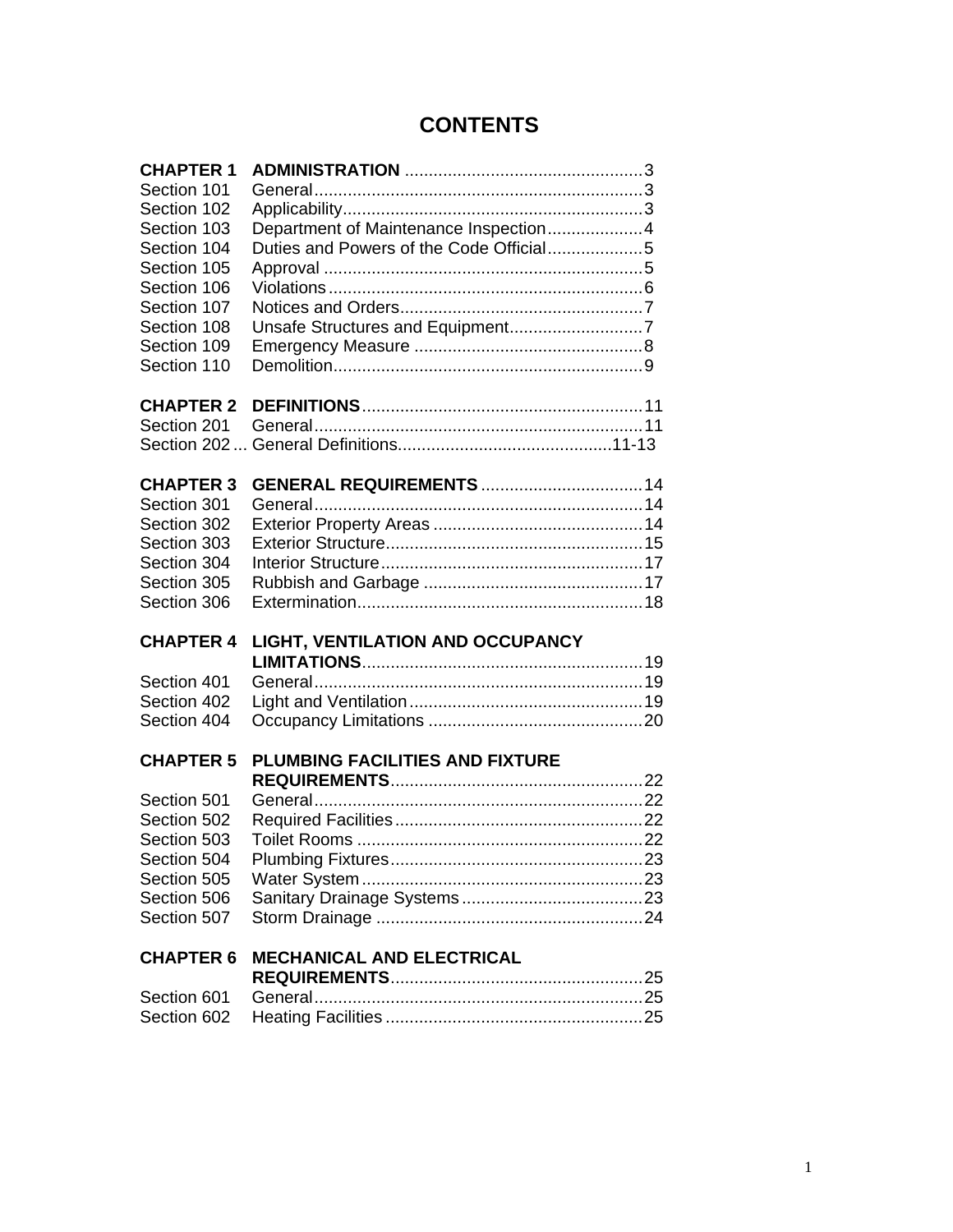## **TABLE OF CONTENTS**

| Section 603      |  |
|------------------|--|
| Section 604      |  |
| Section 605      |  |
|                  |  |
| <b>CHAPTER 7</b> |  |
| Section 701      |  |
| Section 702      |  |
| Section 703      |  |
| Section 704      |  |
| Section 705      |  |
|                  |  |
|                  |  |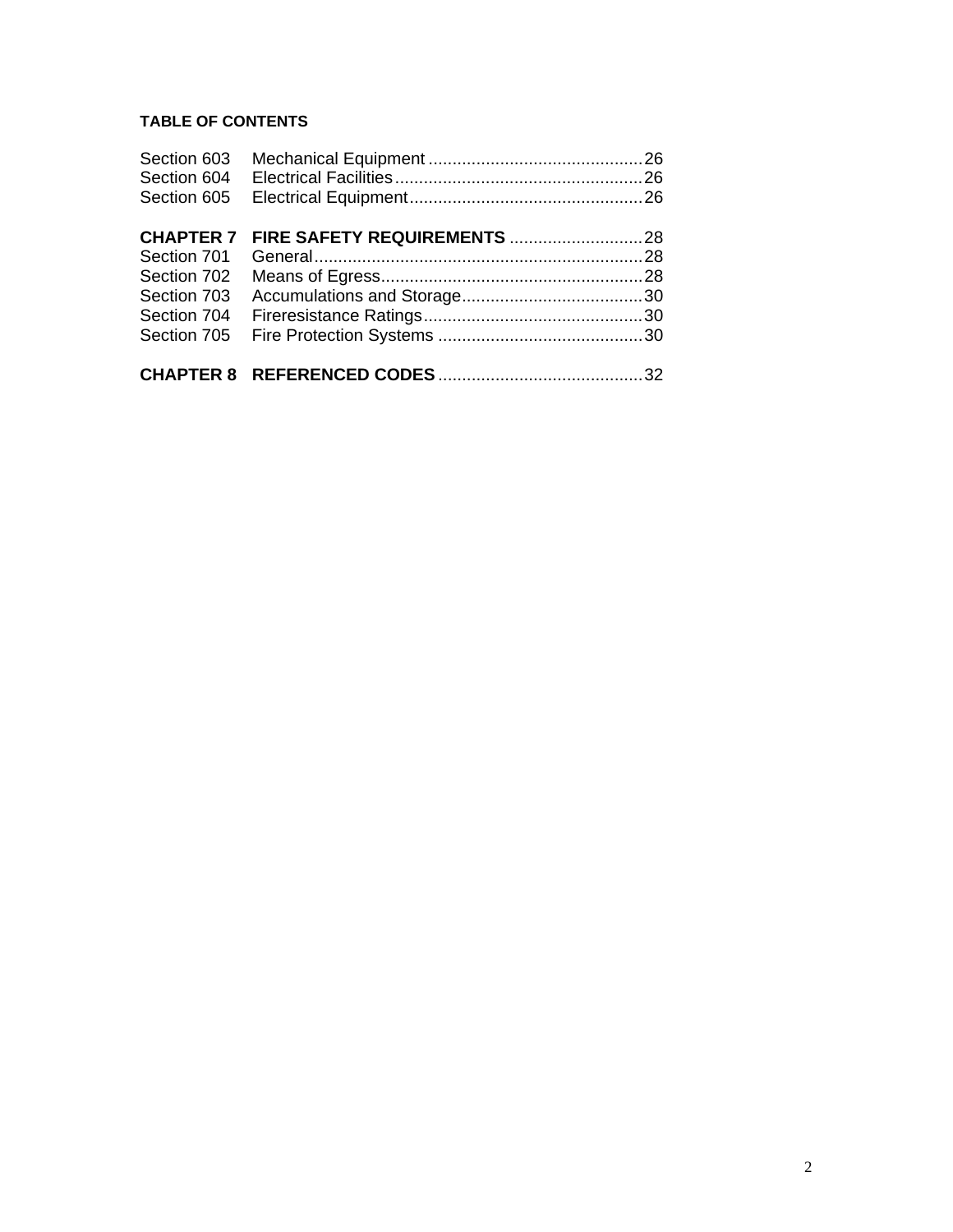## **CHAPTER 1 ADMINISTRATION**

## **SECTION 101 GENERAL**

**101.1 Title.** These regulations shall be known as the Property Maintenance Code of The City of Bentonville, Arkansas, hereinafter referred to as "this code."

**101.2 Scope.** The provisions of this code shall apply to all existing residential and nonresidential structures and all existing premises and constitute minimum requirements and standards for premises, structures, equipment, and facilities for light, ventilation, space, heating, sanitation, protection from the elements, life safety, safety from fire and other hazards, and for safe and sanitary maintenance; the responsibility of owners, operators and occupants; the occupancy of existing structures and premises, and for administration, enforcement and penalties.

**101.2.1 Appendices.** Provisions in the appendices shall not apply unless specifically adopted.

**101.3 Intent.** The expressed intent of this code is to ensure public health, safety and welfare insofar as they are affected by the continued occupancy and maintenance of structures and premises. Existing structures, when altered or repaired shall comply to the provisions of this code to provide a minimum level of health and safety as required herein.

Also the purpose of the Property Maintenance Code is to provide a consolidated and condensed version of existing ordinances and codes pertaining to the maintenance and repair of properties within The City of Bentonville.

**101.4 Severability.** If a section, subsection, sentence, clause or phrase of this code is, for any reason, held to be unconstitutional, such decision shall not affect the validity of the remaining portions of this code.

## **SECTION 102 APPLICABILITY**

**102.1 General.** The provisions of this code shall apply to all matters affecting or relating to structures and premises, as set forth in Section 101. Where, in a specific case, different sections of this code specify different requirements, the most restrictive shall govern.

**102.2 Maintenance.** Equipment, systems, devices and safeguards required by this code or a previous regulation or code under which the structure or premises was conducted, altered or repaired shall be maintained in good working order. The requirements of this code are not intended to provide the basis for removal or abrogation of fire protection and safety systems and devices in existing structures. Except as otherwise specified herein, the owner or the owner's designated agent shall be responsible for the maintenance of buildings, structures and premises.

**102.3 Application of other codes.** Repairs, additions or alterations to a structure, or changes of occupancy, shall be done in accordance with the procedures and provisions of the building, plumbing and mechanical codes and NFPA 70 listed in Chapter 8. Nothing in this code shall be construed to cancel, modify or set aside any provision of The Bentonville Zoning Code.

**102.4 Existing remedies.** The provisions in this code shall not be construed to abolish or impair existing remedies of the jurisdiction or its officers or agencies relating to the removal or demolition of any structure which is dangerous, unsafe and unsanitary.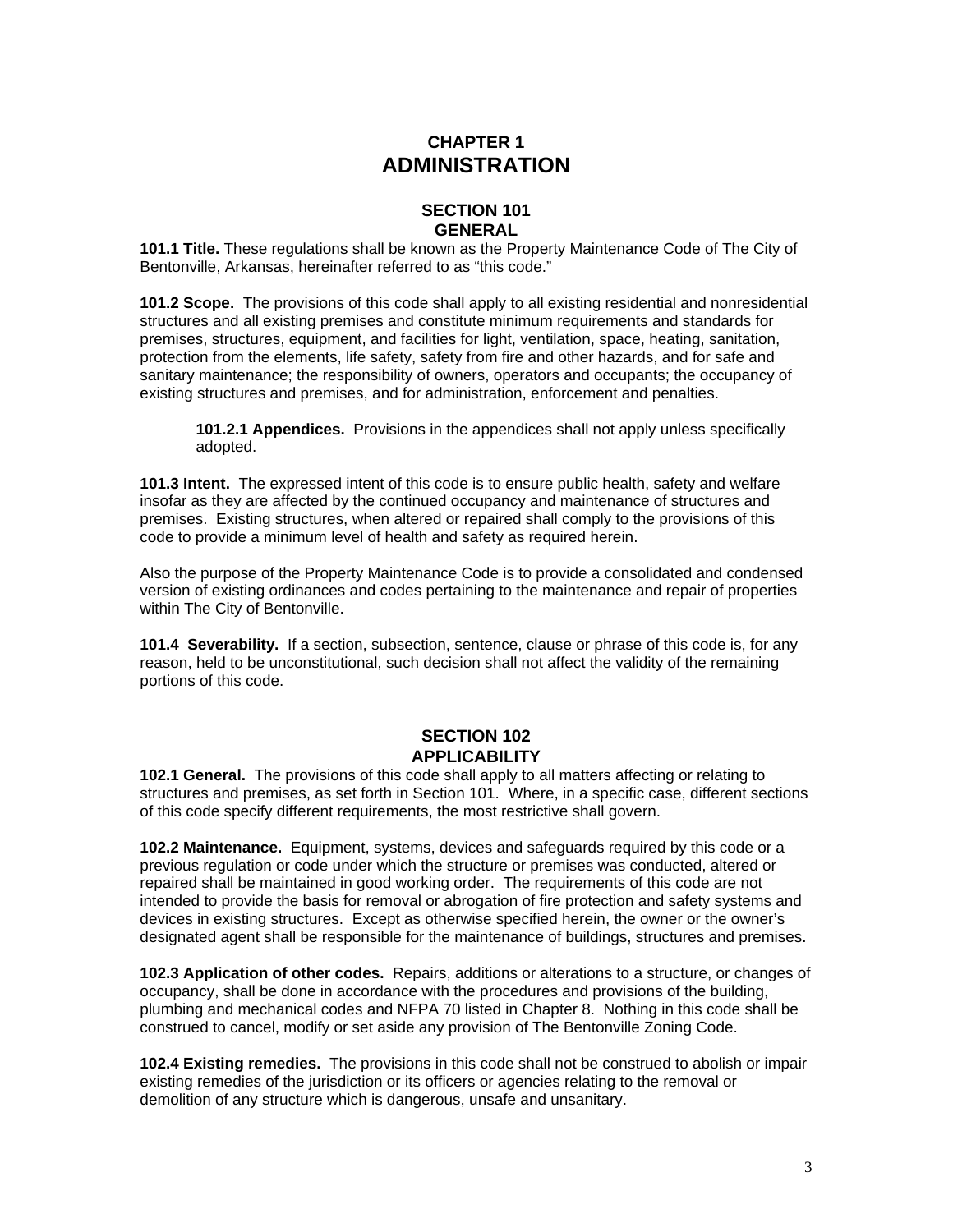**102.5 Workmanship.** Repairs, maintenance work, alterations or installations which are caused directly or indirectly by the enforcement of this code shall be executed and installed in a workmanlike manner and installed in accordance with the manufacturer's installation instructions.

**102.6 Historic buildings.** The provisions of this code shall not be mandatory for existing buildings or structures designated by the state or local jurisdiction as historic buildings when such buildings or structures are judged by the code official to be safe and in the public interest of health, safety and welfare.

**102.7 Referenced codes.** The codes referenced in this code shall be those that are listed in Chapter 8 and considered part of the requirements of this code to the prescribed extent of each such reference. Where differences occur between provisions of this code and the referenced standards, the provisions of this code shall apply.

**102.8 Requirements not covered by code.** Requirements necessary for the strength, stability or proper operation of an existing structure or equipment, or for the public safety, health and general welfare, not specifically covered by this code, shall be determined by the code official.

## **SECTION 103 DEPARTMENT OF PROPERTY MAINTENANCE INSPECTION**

**103.1 General.** The department of property maintenance inspection is hereby created and the executive official in charge thereof shall be known as the code official.

**103.2 Appointment.** The code official shall be appointed by the chief appointing authority of the jurisdiction; and the code official shall not be removed from office except for cause and after full opportunity to be heard on specific and relevant charges by and before the appointment authority.

**103.3 Deputies.** In accordance with the prescribed procedure of this jurisdiction and with the concurrence of the appointing authority, the code official shall have the authority to appoint a deputy code official, other related technical officers, inspectors and other employees.

**103.4 Restriction of employees.** An official or employee connected with the enforcement of this code, except one whose only connection is that of a member of the board of appeals established under the provisions of Section PM-111.0, shall not be engaged in, or directly or indirectly connected with, the furnishings of labor, materials or appliances for the construction, alteration or maintenance of a building, or the preparation of construction documents thereof, unless that person is the owner of the building; nor shall such officer or employee engage in any work that conflicts with official duties or with the interests of the department.

**103.5 Liability.** The code official, officer or employee charged with the enforcement of this code, while acting for the jurisdiction, shall not thereby be rendered liable personally, and is hereby relieved from all personal liability for any damage accruing to persons or property as a result of an act required or permitted in the discharge of official duties.

 Any suit instituted against any officer or employee because of an act performed by that officer or employee in the lawful discharge of duties and under the provisions of this code shall be defended by the legal representation of the jurisdiction until the final termination of the proceedings. The code official or any subordinate shall not be liable for costs in an action, suit or proceeding that is instituted in pursuance of the provisions of this code; and any officer of the department of property maintenance inspection, acting in good faith and without malice, shall be free from liability for acts performed under any of its provisions or by reason of any act or omission in the performance of official duties in connection therewith.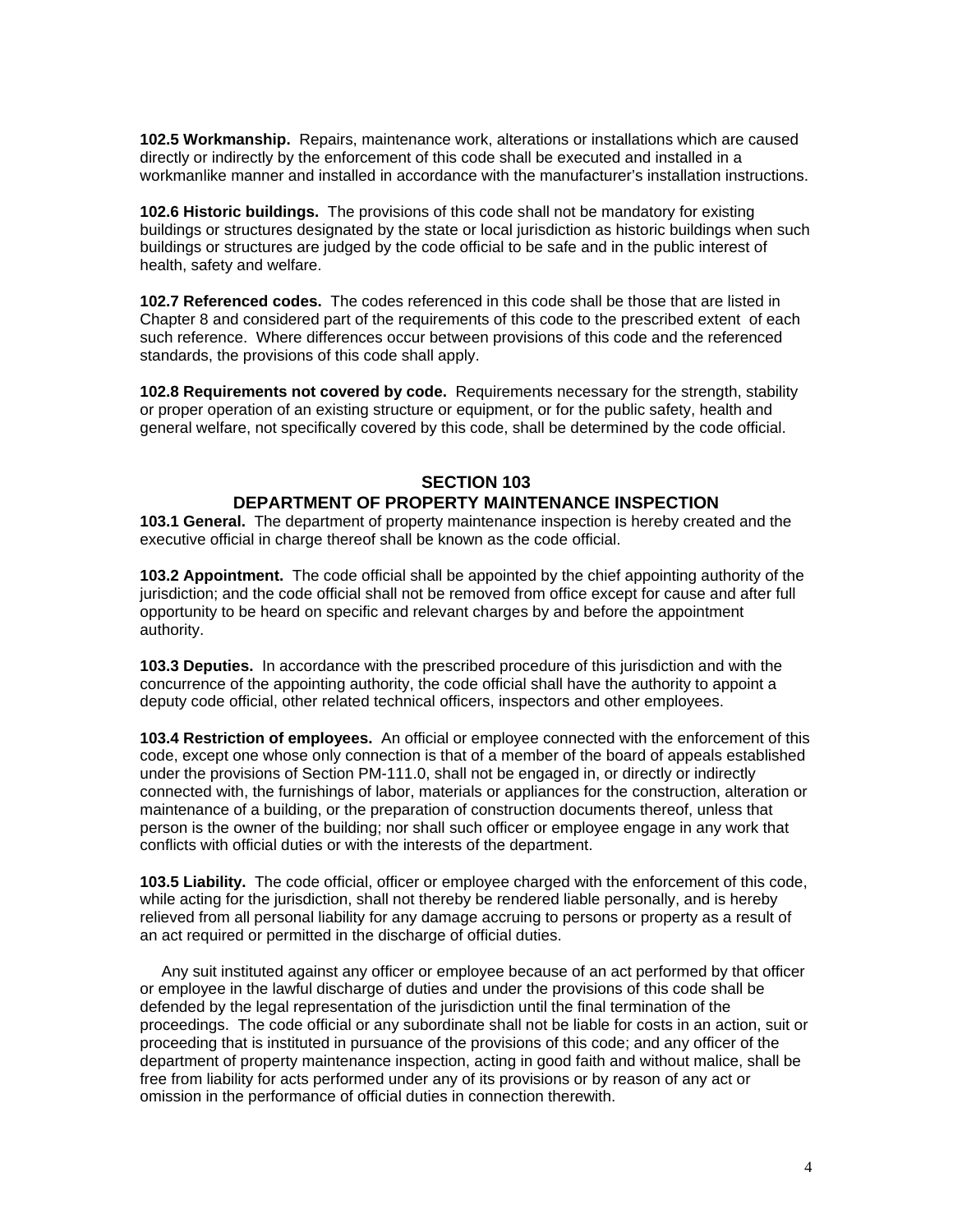## **SECTION 104 DUTIES AND POWERS OF THE CODE OFFICIAL**

**104.1 General.** The code official shall enforce the provisions of this code.

**104.2 Rule-making authority.** The code official shall have authority as necessary in the interest of public health, safety and general welfare, to adopt and promulgate rules and procedures; to interpret and implement the provisions of this code; to secure the intent thereof; and to designate requirements applicable because of local climatic or other conditions. Such rules shall not have the effect of waiving structural or fire performance requirements specifically provided for in this code, or of violating accepted engineering methods involving public safety.

**104.3 Inspections.** The code official shall make all of the required inspections, or shall accept reports of inspection by approved agencies or individuals. All reports of such inspections shall be in writing and be certified by a responsible officer of such approved agency or by the responsible individual. The code official is authorized to engage such expert opinions as deemed necessary to report upon unusual technical issues that arise, subject to the approval of the appointing authority.

**104.4 Right of entry.** The code official is authorized to enter the structure or premises at reasonable times to inspect subject to constitutional restrictions on unreasonable searches and seizures. If entry is refused or not obtained, the code official is authorized to pursue recourse as provided by law.

**104.5 Identification.** The code official shall carry proper identification when inspecting structures or premises in the performance of duties under this code.

**104.6 Notices and orders.** The code official shall issue all necessary notices or orders to ensure compliance with this code.

**104.7 Department records.** The code official shall keep official records of all business and activities of the department specified in the provisions of this code. Such records shall be retained in the official records as long as the building or structure to which such records relate remain in existence, unless otherwise provided for by other regulations.

**104.8 Coordination of inspections.** Whenever in the enforcement of this code or another code or ordinance, the responsibility of more than one code official of the jurisdiction is involved, it shall be the duty of the code officials involved to coordinate their inspections and administrative orders as fully as practicable so that the owner and occupants of the structure shall not be subjected to visits by numerous inspectors or multiple or conflicting orders. Whenever an inspector from any agency or department observes an apparent or actual violation of some provision of the law, ordinance or code not within the inspector's authority to enforce, the inspector shall report the findings to the code official having jurisdiction.

## **SECTION 105 APPROVAL**

**105.1 Modifications.** Whenever there are practical difficulties involved in carrying out the provisions of this code, the code official shall have the authority to grant modifications for individual cases, provided the code official shall first find that special individual reason makes the strict letter of this code impractical and that such modification does not lessen health, life and fire safety requirements. The details of action granting modifications shall be recorded and entered in the department files.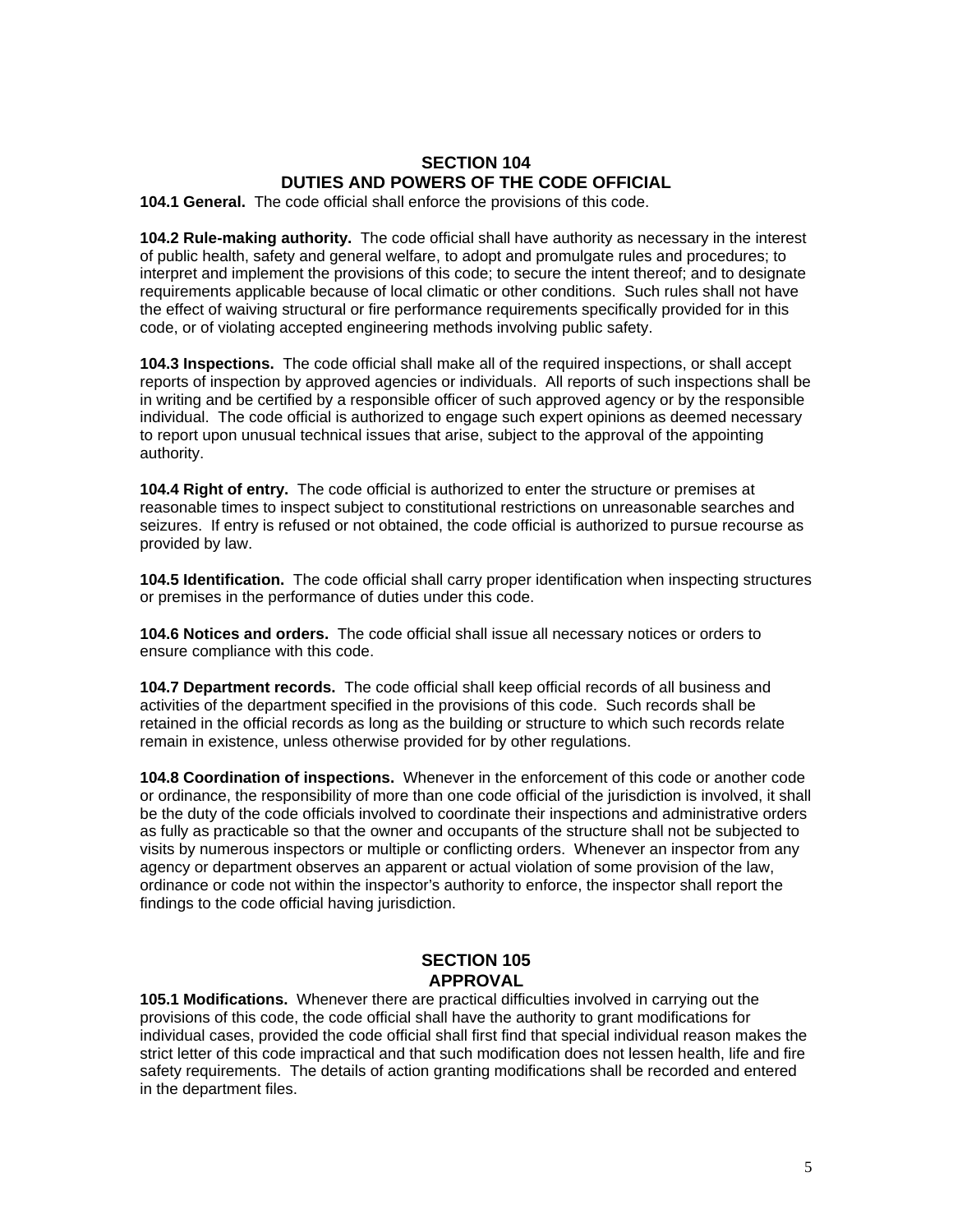**105.2 Alternative materials, methods and equipment.** The provisions of this code are not intended to prevent the installation of any material or to prohibit any method of construction not specifically prescribed by this code, provided that any such alternative has been approved. An alternative material or method of construction shall be approved where the code official finds that the proposed design is satisfactory and complies with the intent of the provisions of this code, and that the material, method or work offered is, for the purpose intended, at least the equivalent of that prescribed in this code in quality, strength, effectiveness, fire resistance, durability and safety.

**105.3 Required testing.** Whenever there is insufficient evidence of compliance with the provisions of this code, or evidence that a material or method does not conform to the requirements of this code, or in order to substantiate claims for alternative materials or methods, the code official shall have the authority to require tests as evidence of compliance to be made at no expense to the jurisdiction.

**105.3.1 Test methods.** Test methods shall be as specified in this code or by other recognized test standards. In the absence of recognized and accepted test methods, the code official shall approve the testing procedures.

**105.3.2 Testing agency.** All tests shall be performed by an approved agency.

**105.3.3 Test reports.** Reports of tests shall be retained by the code official for the period required for retention of public records.

**105.4 Material and equipment reuse.** Materials, equipment and devices shall not be reused unless such elements have been reconditioned and tested when necessary, placed in good and proper working condition and approved.

## **SECTION 106 VIOLATIONS**

**106.1 Unlawful acts.** It shall be unlawful for a person, firm or corporation to be in conflict with or in violation of any of the provisions of this code.

**106.2 Notice of violation.** The code official shall serve a notice of violation or order in accordance with Section 107.

**106.3 Prosecution of violation.** If the notice of violation is not complied with, the code official shall institute the appropriate proceeding at law or in equity to restrain, correct or abate such violation, or to require the removal or termination of the unlawful occupancy of the structure in violation of the provisions of this code or of the order or direction made pursuant thereto.

**106.4 Violation penalties.** Any person who shall violate a provision of this code, or fail to comply therewith, or with any of the requirements thereof shall be prosecuted within the limits provided by state or local laws. Each day that a violation continues after due notice has been served shall be deemed a separate offense.

**106.5 Abatement of violation.** The imposition of the penalties herein prescribed shall not preclude the legal officer of the jurisdiction from instituting appropriate action to restrain, correct or abate a violation, or to prevent illegal occupancy of a building, structure or premises, or to stop an illegal act, conduct, business or utilization of the building, structure or premises.

## **SECTION 107 NOTICES AND ORDERS**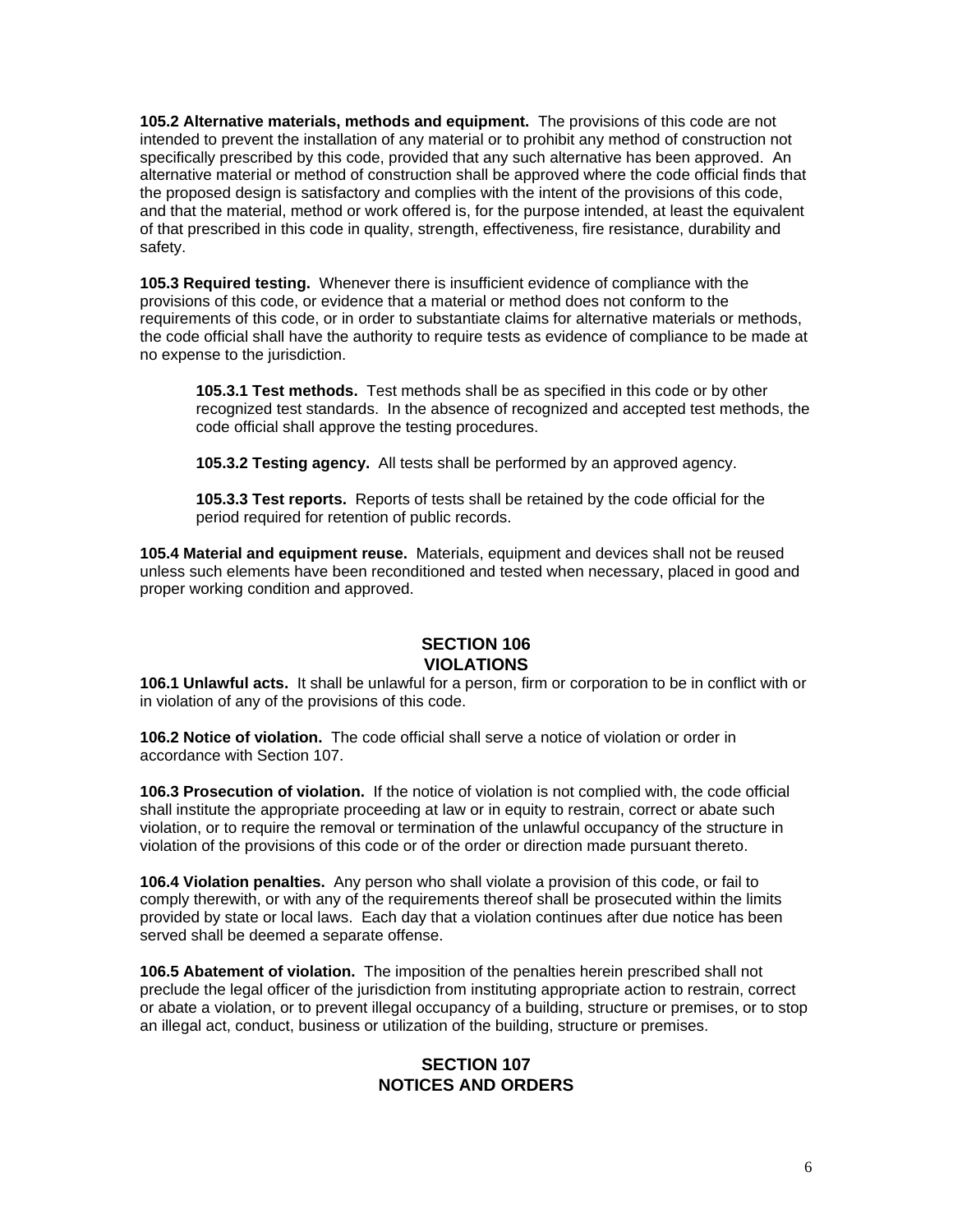**107.1 Notice to owner or to person or persons responsible.** Whenever the code official determines that there has been a violation of this code or has grounds to believe that a violation has occurred, notice shall be given to the owner or the person or persons responsible therefore in the manner prescribed in Sections 107.2 and 107.3. Notices for condemnation procedures shall also comply with Section 108.3.

**107.2 Form.** Such notice prescribed in Section 107.1 shall:

- 1. Be in writing;
- 2. Include a description of the real estate sufficient for identification;
- 3. Include a statement of the violation or violations and why the notice is being issued; and
- 4. Include a correction order allowing a reasonable time to make the repairs and improvements required to bring the dwelling unit or structure into compliance with the provisions of this code.

**107.3 Method of service.** Such notice shall be deemed to be properly served if a copy thereof is:

- 1. Delivered personally; or
- 2. Sent by certified or first class mail addressed to the owner at the last known address; or
- 3. If the notice is returned showing that the letter was not delivered a copy thereof shall be posted in a conspicuous place in or about the structure affected by such notice.

**107.4 Penalties.** Penalties for noncompliance with orders and notices shall be as set forth in Section 106.4.

**107.5 Transfer of ownership.** It shall be unlawful for the owner of any dwelling unit or structure who has received a compliance order or upon who a notice of violation has been served to sell, transfer, mortgage, lease or otherwise dispose of to another until the provisions of the compliance order or notice of violation have been complied with, or until such owner shall first furnish the grantee, transferee, mortgagee or lessee a true copy of any compliance order or notice of violation issued by the code official and shall furnish to the code official a signed and notarized statement from the grantee, transferee, mortgagee, or lessee, acknowledging the receipt of such compliance order or notice of violation and fully accepting the responsibility without condition for making the corrections or repairs required by such compliance order or notice of violation.

## **SECTION 108 UNSAFE STRUCTURES AND EQUIPMENT**

**108.1 General.** When a structure or equipment is found by the code official to be unsafe, or when a structure is found unfit for human occupancy, or is found unlawful, such structure shall be condemned pursuant to the provisions of this code.

 **108.1.1 Unsafe structures.** An unsafe structure is one that is found to be dangerous to the life, health, property or safety of the public or the occupants of the structure by not providing minimum safeguards to protect or warn occupants in the event of fire, or because such structure contains unsafe equipment or is so damaged, decayed, dilapidated, structurally unsafe, or of such faulty construction or unstable foundation, that partial or complete collapse is possible.

**108.1.2 Unsafe equipment.** Unsafe equipment includes any boiler, heating equipment, elevator, moving stairway, electrical wiring or device, flammable liquid containers or other equipment on the premises or within the structure which is in such disrepair or condition that such equipment is a hazard to life, health, property or safety of the public or occupants of the premises or structure.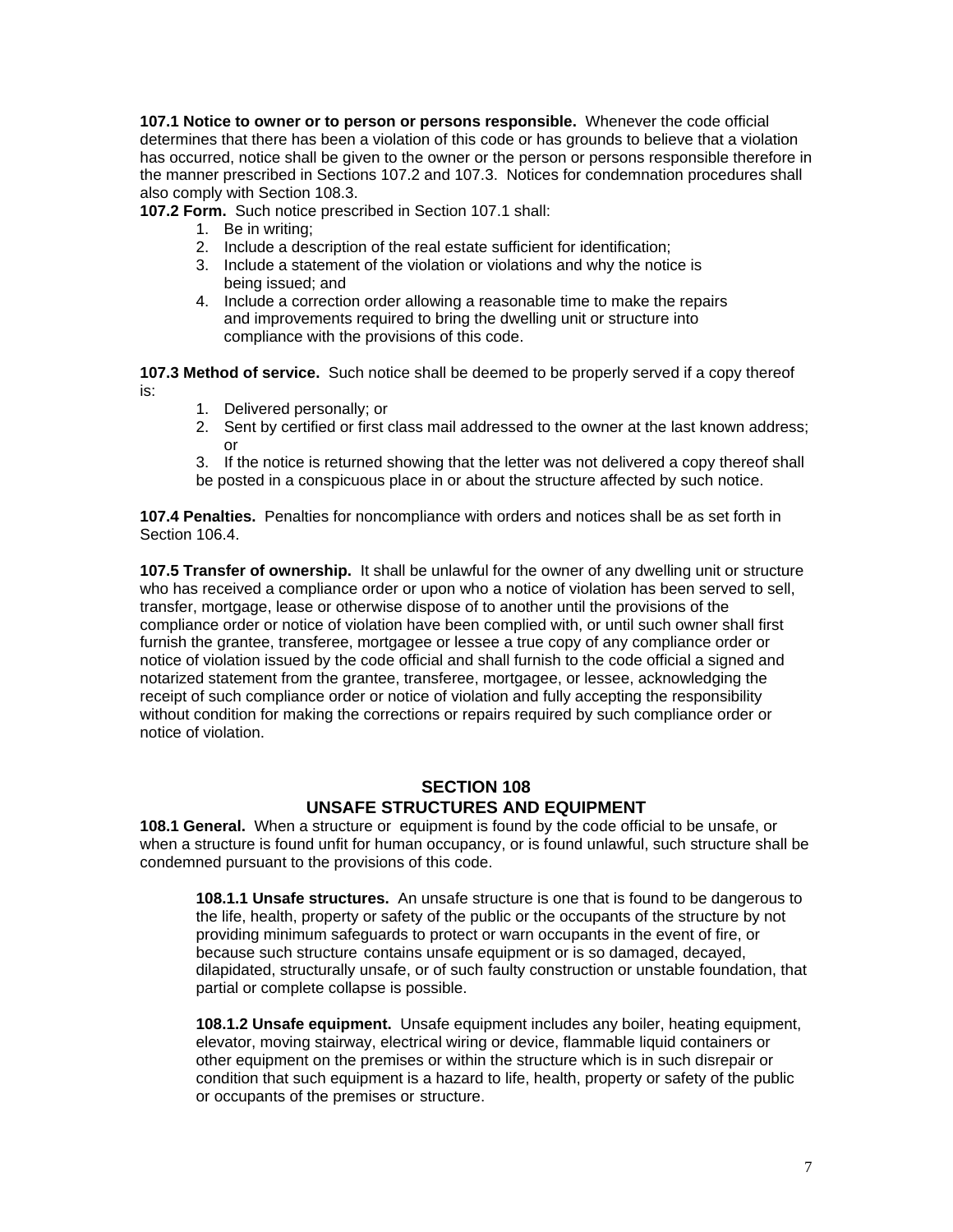**108.1.3 Structure unfit for human occupancy.** A structure is unfit for human occupancy whenever the code official finds that such structure is unsafe, unlawful or, because of the degree to which the structure is in disrepair or lacks maintenance, is unsanitary, vermin or rat infested, contains filth and contamination, or lacks ventilation, illumination, sanitary or heating facilities or other essential equipment required by this code, or because the location of the structure constitutes a hazard to the occupants of the structure or to the public.

**108.1.4 Unlawful structure.** An unlawful structure is one found in whole or in part to be occupied by more persons than permitted under this code, or was erected, altered or occupied contrary to law.

**108.2 Closing of vacant structures.** If the structure is vacant and unfit for human habitation and occupancy, and is not in danger of structural collapse, the code official is authorized to post a placard of condemnation on the premises and order the structure closed up so as not to be an attractive nuisance. Upon failure of the owner to close up the premises within the time specified in the order, the code official shall cause the premises to be closed through any available public agency or by contract or arrangement by private persons and the cost thereof shall be charged against the real estate upon which the structure is located and shall be a lien upon such real estate.

**108.3 Notice.** Whenever the code official has condemned a structure or equipment under the provisions of this section, notice shall be posted in a conspicuous place in or about the structure affected by such notice and served on the owner or the person or persons responsible for the structure or equipment in accordance with Section 107.3. The notice shall be in the form prescribed in Section 107.2.

**108.4 Placarding.** Upon failure of the owner or person responsible to comply with the notice provisions within the time given, the code official shall post on the premises or on defective equipment, a placard bearing the word "Condemned" and a statement of the penalties provided for occupying the premises, operating the equipment or removing the placard.

**108.5 Prohibited occupancy.** Any person who shall occupy a placarded premises or shall operate placarded equipment, and any owner or any person responsible for the premises who shall let anyone occupy a placarded premises or operate placarded equipment shall be liable for the penalties provided by this code.

**108.6 Removal of placard.** The code official shall remove the condemnation placard whenever the defect or defects upon which the condemnation and placarding action were based have been eliminated. Any person who defaces or removes a condemnation placard without the approval of the code official shall be subject to the penalties provided by this code.

## **SECTION 109 EMERGENCY MEASURES**

**109.1 Imminent danger.** When, in the opinion of the code official, there is imminent danger of failure or collapse of a building or structure which endangers life, or when any structure or part of a structure has fallen and life is endangered by the occupation of the structure, or when there is actual or potential danger to the building occupants or those in the proximity of any structure because of explosives, explosive fumes or vapors or the presence of toxic fumes, gases or materials, or operation of defective or dangerous equipment, the code official is hereby authorized and empowered to order and require the occupants to vacate the premises forthwith. The code official shall cause to be posted at each entrance to such structure a notice reading as follows. "This Structure is Unsafe and its Occupancy has been Prohibited by the Code Official." It shall be unlawful for any person to enter such structure except for the purpose of securing the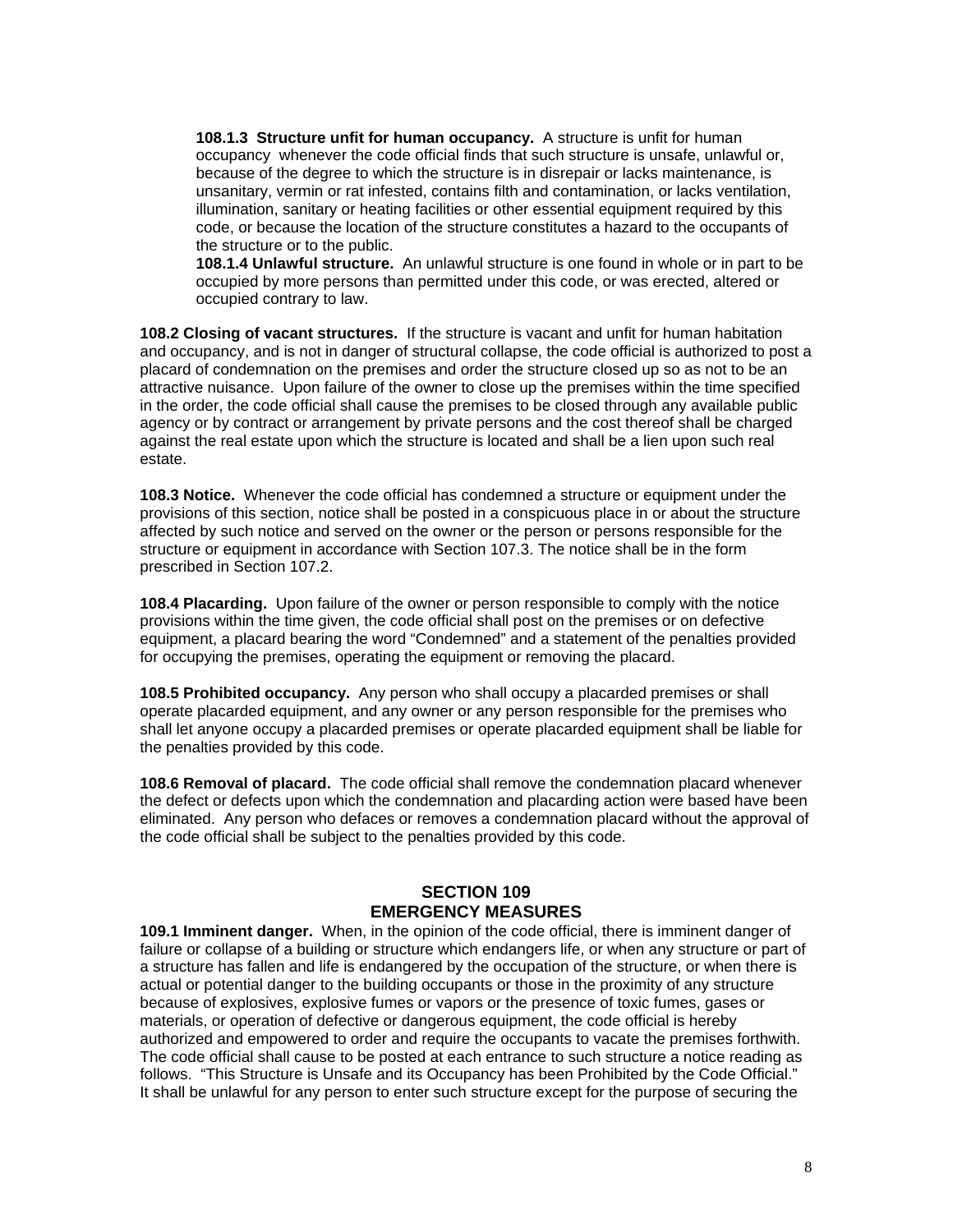structure, making the required repairs, removing the hazardous condition, or of demolishing the same.

**109.2 Temporary safeguards.** Notwithstanding other provisions of this code, whenever, in the opinion of the code official, there is imminent danger due to an unsafe condition, the code officer shall order the necessary work to be done, including the boarding-up of openings, to render such structure temporarily safe whether or not the legal procedure herein described has been instituted; and shall cause such other action to be taken as the code official deems necessary to meet such emergency.

**109.3 Closing streets.** When necessary for the public safety, the code official shall temporarily close structures and close, or order the authority having jurisdiction to close, sidewalks, streets, public ways and places adjacent to unsafe structures, and prohibit the same from being utilized.

**109.4 Emergency repairs.** For the purpose of this section, the code official shall employ the necessary labor and materials to perform the required work as expeditiously as possible.

**109.5 Costs of emergency repairs.** Costs incurred in the performance of emergency work shall be paid by the jurisdiction. The legal counsel of the jurisdiction shall institute appropriate action against the owner of the premises where the unsafe structure is or was located for the recovery of such costs.

**109.6 Hearing.** Any person ordered to take emergency measures shall comply with such order forthwith. Any affected person shall thereafter, upon petition directed to the appeals board, be afforded a hearing as described in this code.

## **SECTION 110 DEMOLITION**

**110.1 General.** The code official shall order the owner of any premises upon which is located any structure, which in the code official's judgment is so old, dilapidated or has become so out of repair as to be dangerous, unsafe, unsanitary or otherwise unfit for human habitation or occupancy, and such that it is unreasonable to repair the structure, to demolish and remove such structure; or if such structure is capable of being made safe by repairs, to repair and make safe and sanitary or to demolish and remove at the owner's option; or where there has been a cessation of normal construction of any structure for a period of more than six months, to demolish and remove such structure.

**110.2 Notices and orders.** All notices and orders shall comply with Section 107.

**110.3 Failure to comply.** If the owner of a premises fails to comply with a demolition order within the time prescribed, the code official shall cause the structure to be demolished and removed, either through an available public agency or by contract or arrangement with private persons, and the cost of such demolition and removal shall be charged against the real estate upon which the structure is located and shall be a lien upon such real estate.

**110.4 Salvage materials.** When any structure has been ordered demolished and removed, the governing body or other designated officer under said contract or arrangement aforesaid shall have the right to sell the salvage and valuable materials at the highest price obtainable. The net proceeds or such sale, after deducting the expenses of such demolition and removal, shall be promptly remitted with a report of such sale or transaction, including the items of expense and the amounts deducted, for the person who is entitled thereto, subject to any order of a court. If such a surplus does not remain to be turned over, the report shall so state.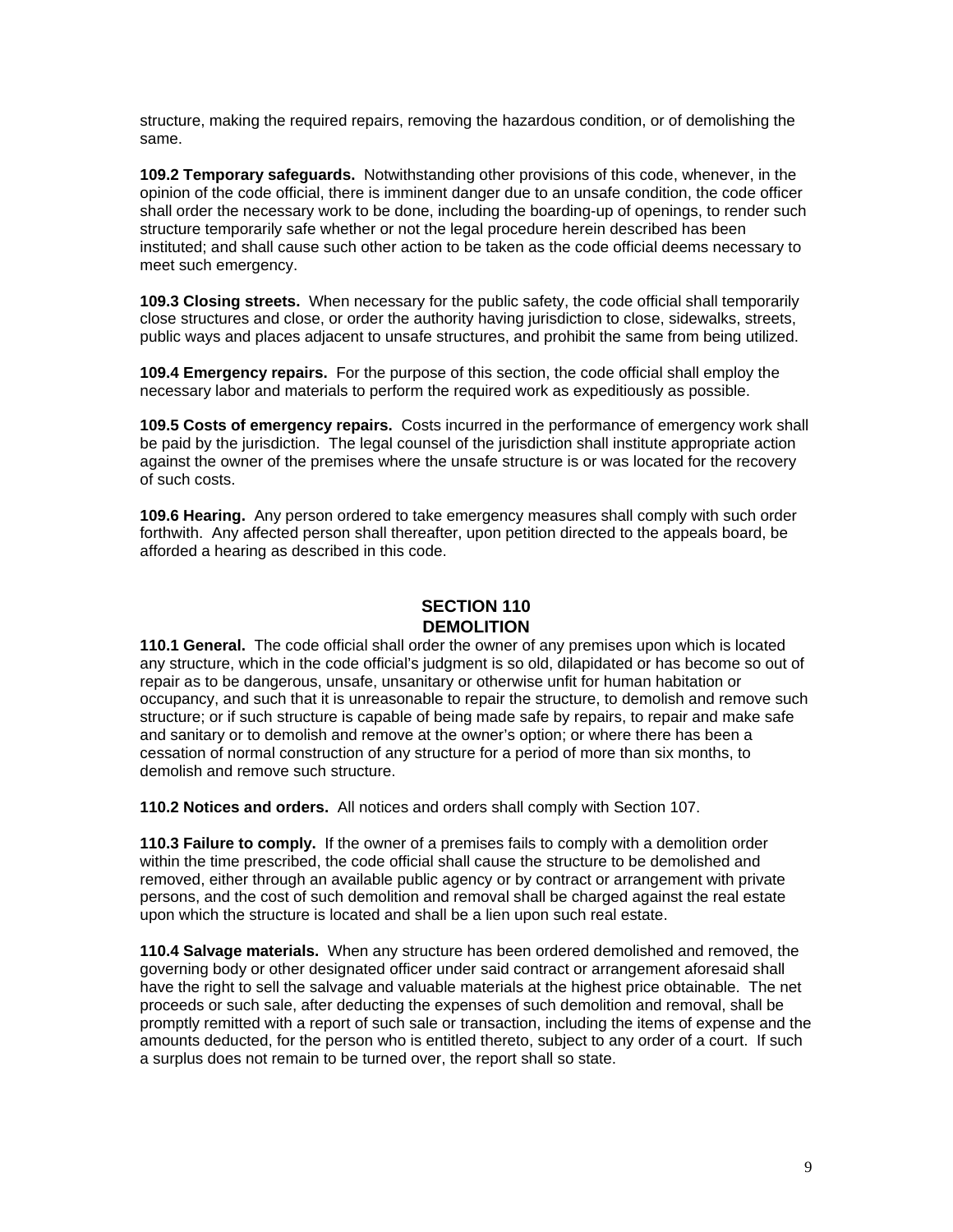## **CHAPTER 2 DEFINITIONS**

## **SECTION 201 GENERAL**

**201.1 Scope.** Unless otherwise expressly stated, the following terms shall, for the purposes of this code, have the meanings shown in this chapter.

**201.2 Interchangeability.** Words stated in the present tense include the future; words stated in the masculine gender include the feminine and neuter; the singular number includes the plural and the plural the singular.

**201.3 Terms defined in other codes.** Where terms are not defined in this code and are defined in the building, plumbing or mechanical codes listed in Chapter 8, such terms shall have the meanings ascribed to them as in those codes.

**201.4 Terms not defined.** Where terms are not defined, through the methods authorized by this section, such terms shall have ordinarily accepted meanings such as the context implies.

201.5 Parts. Whenever the words "dwelling unit," "dwelling," "premises," "building," "rooming house," "rooming unit," or "story" are stated in this code, they shall be construed as though they were followed by the words "or any part thereof."

## **SECTION 202 GENERAL DEFINITIONS**

**APPROVED.** Approved by the code official.

**BASEMENT.** That portion of a building which is partly or completely below grade.

**BATHROOM.** A room containing plumbing fixtures including a bathtub or shower.

**BEDROOM.** Any room or space used or intended to be used for sleeping purposes.

**CODE OFFICIAL.** The official who is charged with the administration and enforcement of this code, or any duly authorized representative.

**CONDEMN.** To adjudge unfit for occupancy.

**DWELLING UNIT.** A single unit providing complete, independent living facilities for one or more persons, including permanent provisions for living, sleeping, eating, cooking and sanitation.

**EXTERIOR PROPERTY.** The open space on the premises and on adjoining property under the control of owners or operators of such premises.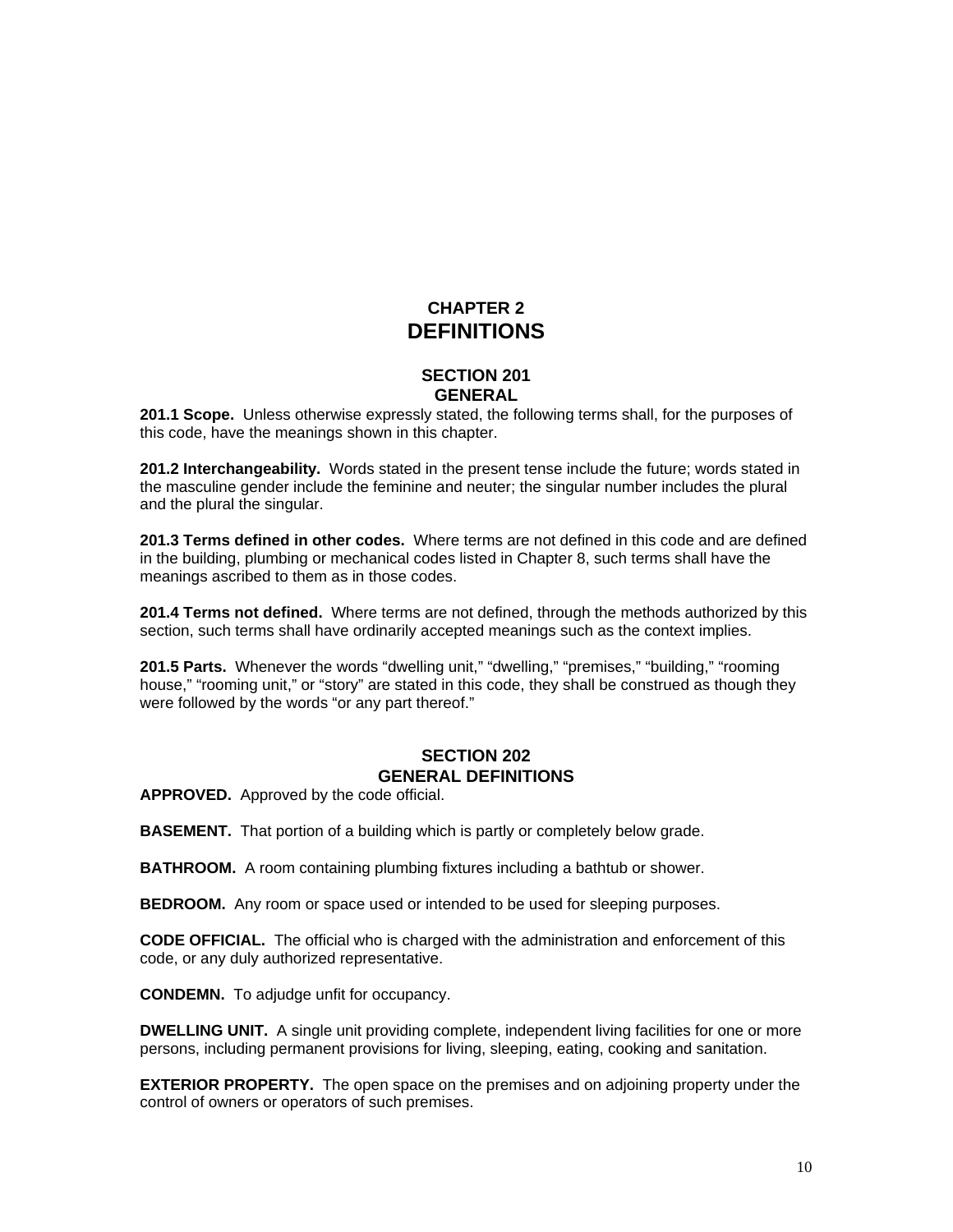**EXTERMINATION.** The control and elimination of insects, rats or other pests by eliminating their harborage places; by removing or making inaccessible materials that serve as their food; by poison spraying, fumigating, trapping or by any other approved pest elimination methods.

**GARBAGE.** The animal or vegetable waste resulting from the handling, preparation, cooking and consumption of food.

**HABITABLE SPACE.** Space in a structure for living, sleeping, eating or cooking. Bathrooms, toilet rooms, closets, halls, storage or utility spaces and similar areas are not considered habitable spaces.

**IMMINENT HAZARD.** A condition which could cause serious or life-threatening injury or death at any time.

**INFESTATION.** The presence, within or contiguous to, a structure or premises of insects, rats, vermin or other pests.

**LET FOR OCCUPANCY OR LET.** To permit, provide or offer possession or occupancy of a dwelling, dwelling unit, rooming unit, building, premise or structure by a person who is or is not the legal owner of record thereof, pursuant to a written or unwritten lease, agreement or license, or pursuant to a recorded or unrecorded agreement of contract for the sale of land.

**OCCUPANCY.** The purpose for which a building or portion thereof is utilized or occupied.

**OCCUPANT.** Any individual living or sleeping in a building; or having possession of a space within a building.

**OPENABLE AREA.** That part of a window, skylight or door which is available for unobstructed ventilation and which opens directly to the outdoors.

**OPERATOR.** Any person who has charge, care or control of a structure or premises which is let or offered for occupancy.

**OWNER.** Any person, agent, operator, firm or corporation having a legal or equitable interest in the property; or recorded in the official records of the state, county, or municipality as holding title to the property; or otherwise having control of the property, including the guardian of the estate of any such person, and the executor or administrator of the estate of such person if ordered to take possession of real property by a court.

**PERSON.** An individual, corporation, partnership or any other group acting as a unit.

**PREMISES.** A lot, plot or parcel of land including any structures thereon.

**ROOMING HOUSE.** A building arranged or occupied for lodging, with or without meals, for compensation and not occupied as a one-family dwelling or a two-family dwelling.

**ROOMING UNIT.** Any room or group of rooms forming a single habitable unit occupied or intended to be occupied for sleeping or living, but not for cooking purposes.

**RUBBISH.** Combustible and noncombustible waste materials, except garbage; the term shall include the residue from the burning of wood, coal, coke and other combustible materials, paper, rags, cartons, boxes, wood, excelsior, rubber, leather, tree branches, yard trimmings, tin cans, metals, mineral matter, glass, crockery and dust and other similar materials.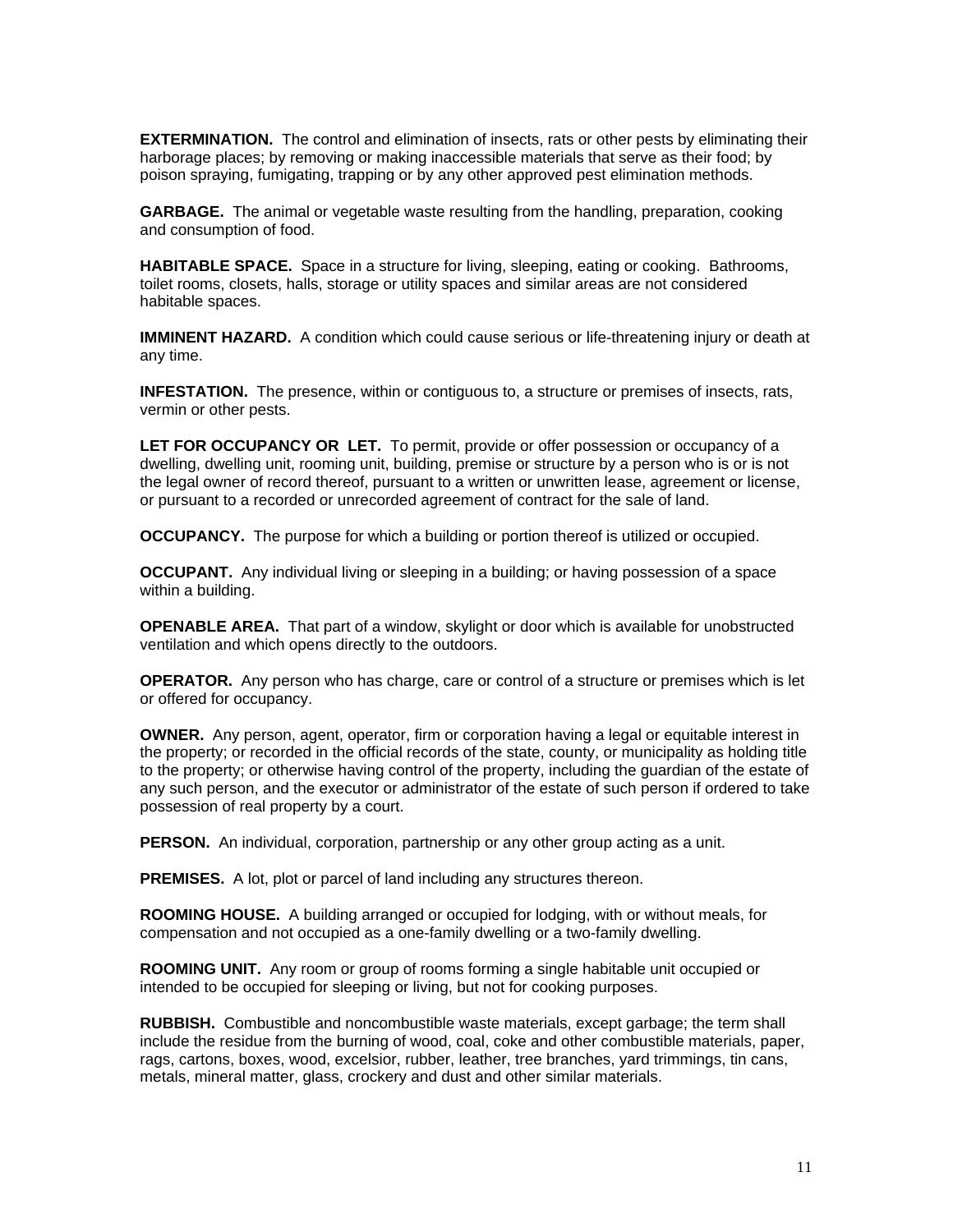**STRUCTURE.** That which is built or constructed or a portion thereof.

**TENANT.** A person, corporation, partnership or group, whether or not the legal owner of record, occupying a building or portion thereof as a unit.

**TOILET ROOM.** A room containing a water closet or urinal but not a bathtub or shower.

**VENTILATION.** The natural or mechanical process of supplying conditioned or unconditioned air to, or removing such air from, any space.

**WORKMANLIKE.** Executed in a skilled manner; e.g., generally plumb, level, square, in line, undamaged, and without marring adjacent work.

**YARD.** An open space on the same lot with a structure.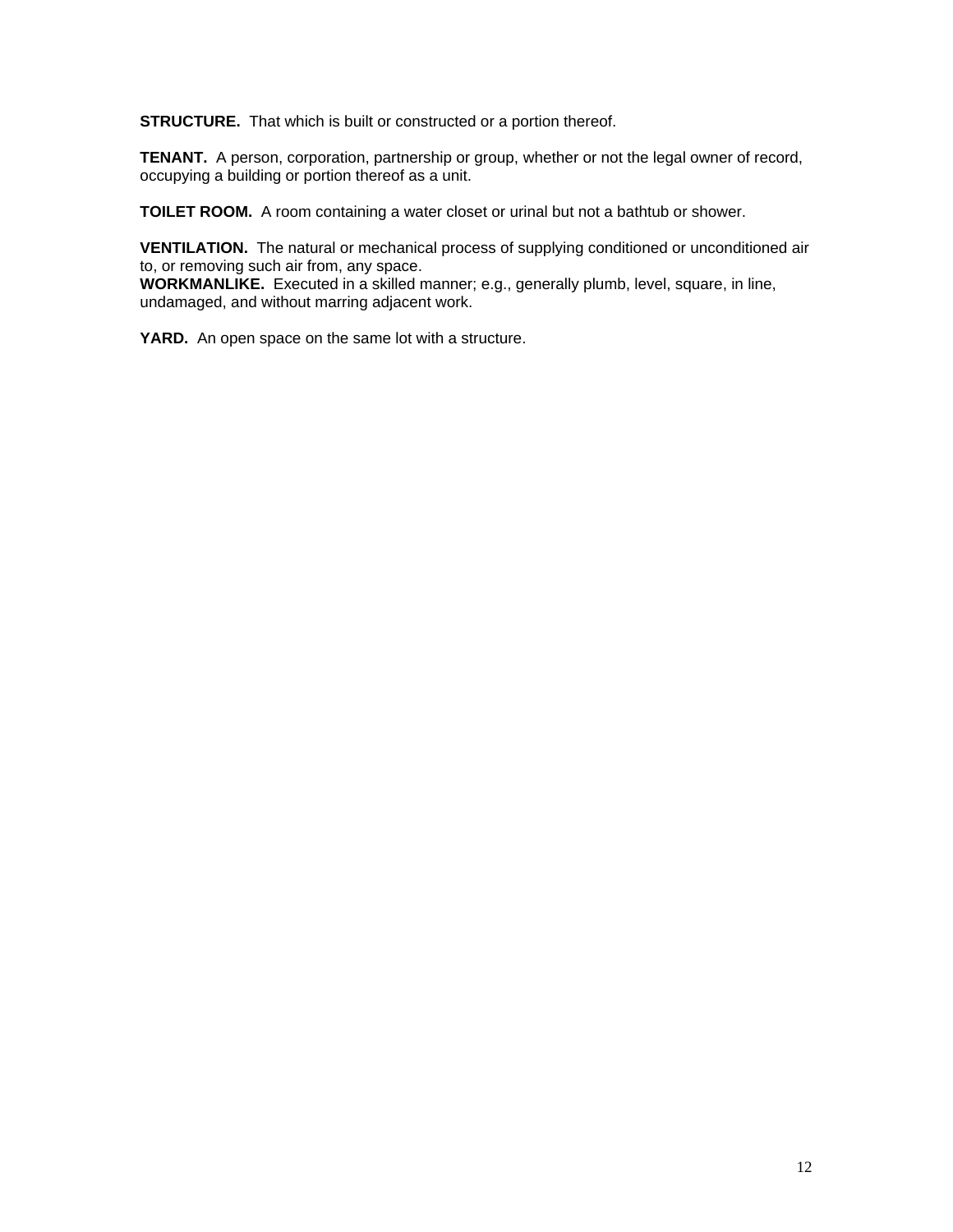## **CHAPTER 3 GENERAL REQUIREMENTS**

#### **SECTION 301 GENERAL**

**301.1 Scope.** The provisions of this chapter shall govern the minimum conditions and the responsibilities of persons for maintenance of structures, equipment and exterior property.

**301.2 Responsibility.** The owner of the premises shall maintain the structures and exterior property in compliance with these requirements, except as otherwise provided for in Sections 305 and 306. A person shall not occupy as owner-occupant or permit another person to occupy premises which do not comply with the requirements of this chapter. Occupants of a dwelling unit are responsible for keeping in a clean, sanitary and safe condition that part of the dwelling unit or premises which they occupy and control.

**301.3 Vacant structures and land.** All vacant structures and premises thereof or vacant land shall be maintained in a clean, safe, secure and sanitary condition as provided herein so as not to cause a blighting problem or adversely affect the public health and safety.

**301.4 Existing Buildings.** Alterations, repairs or rehabilitation work may be made to any existing building without requiring the entire building to comply with all the requirements of this code provided that the alteration, repair or rehabilitation work conforms to the requirements of this code for new construction and does not exceed 50% of the total area of the structure. The housing official shall determine, subject to appeal to the Board of Adjustments and Appeals, the extent, if any, to which the existing building shall be made to conform to the requirements of this code for new construction.

## **SECTION 302 EXTERIOR PROPERTY AREAS**

**302.1 Sanitation.** All exterior property and premises shall be maintained in a clean, safe and sanitary condition. The occupant shall keep that part of the exterior property which such occupant occupies or controls in a clean and sanitary condition.

**302.2 Grading and drainage.** All premises shall be graded and maintained to prevent the erosion of soil and to prevent the accumulation of stagnant water thereon, or within any structure located thereon.

**Exception.** Approved retention areas and reservoirs.

**302.3 Sidewalks and driveways.** All sidewalks, walkways, stairs, driveways, parking spaces and similar areas shall be kept in proper state of repair, and maintained free from hazardous conditions. Stairs shall comply with the requirements of Sections 303.10 and 702.9.

**302.4 Weeds.** All premises or lawns shall be maintained to prohibit the growth of weeds and or grass in excess of 8". This section shall not include shrubs, cultivated flowers, or gardens.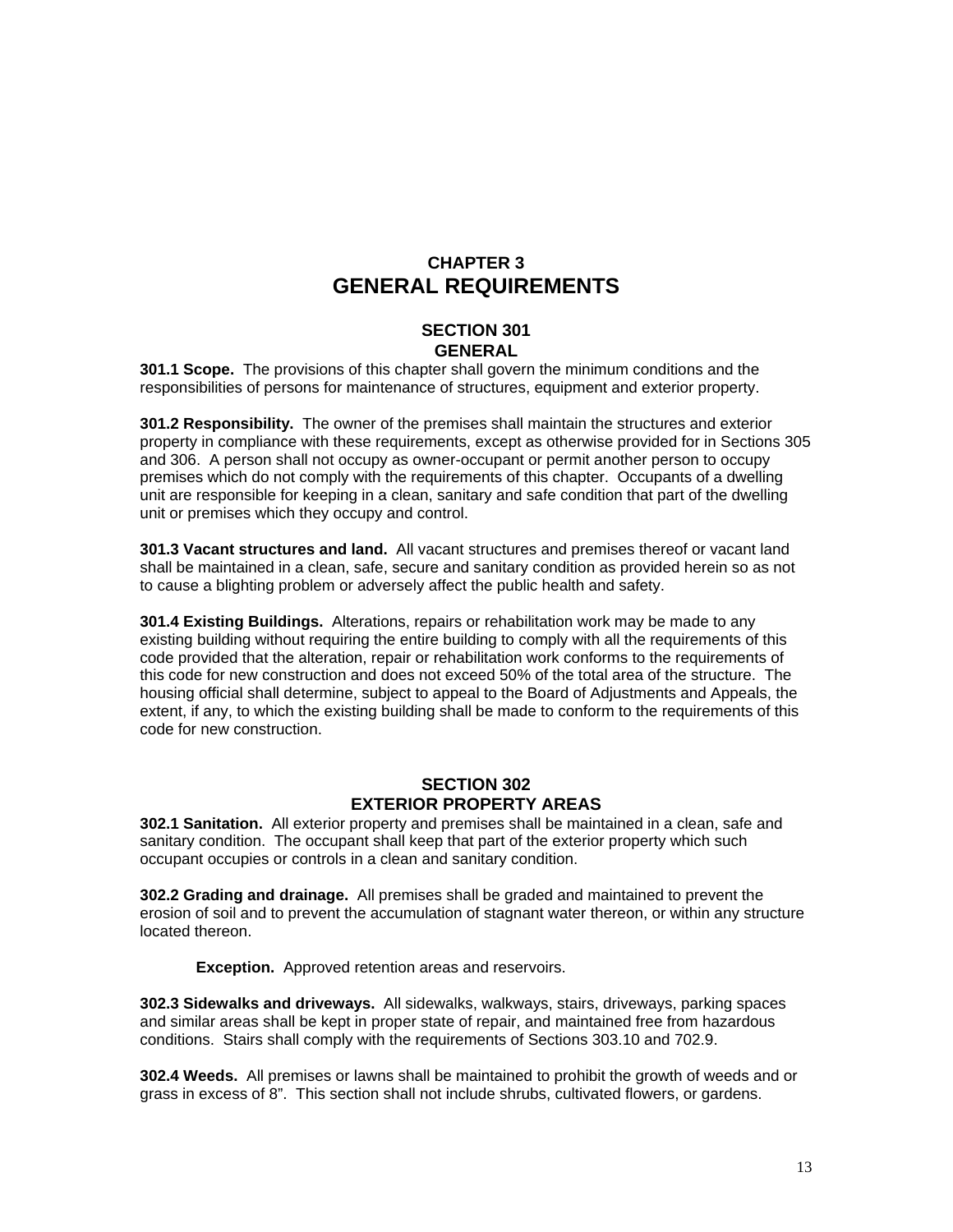**NOTE:** This section shall not apply to areas zoned agricultural used for pastures and/or crop cultivation.

**302.5 Rodent harborage.** All structures and exterior property shall be kept free from rodent infestation. Where rodents are found, they shall be promptly exterminated by approved processes which will not be injurious to human health. After examination, proper precautions shall be taken to prevent reinfestation.

**302.6 Exhaust vents.** Pipes, ducts, conductors, fans or blowers shall not discharge gases, steam, vapor, hot air, grease, smoke, odors or other gaseous or particulate wastes directly upon abutting or adjacent public or private property or that of another tenant.

**302.7 Accessory structures.** All accessory structures, including detached garages, fences and walls, shall be maintained structurally sound and in good repair.

**302.8 Motor vehicles.** Except as provided for in other regulations, no unlicensed motor vehicle shall be parked, kept or stored on any premises, and no vehicle shall at any time be in a state of major disassembly, disrepair, or in the process of being stripped or dismantled.

**302.9 Parking and storage of certain vehicles.** Automotive vehicles or trailers of any kind or type without current license plates shall not be parked or stored on any residentially zoned property other than in complete enclosed buildings or carports.

**Exception.** A vehicle of any type is permitted to undergo major overhaul, including body work, provided that such work is performed inside a structure or similarly enclosed area designed and approved for such purposes. And provided that the vehicle is registered to the property owner.

**302.10 Appliances.** No appliances, including water heaters, washing machines, dryers, refrigerators, freezers, televisions, etc., shall be stored or discarded in any yard.

## **SECTION 303 EXTERIOR STRUCTURE**

**303.1 General.** The exterior of a structure shall be maintained in good repair, structurally sound and sanitary so as not to pose a threat to the public health, safety or welfare.

**303.2 Protective treatment:** All exterior surfaces, including but not limited to, doors, door and window frames, cornices, porches and trim shall be maintained in a good condition. Exterior wood surfaces, other than decay resistant woods, shall be protected from the elements and decay by painting or other protective covering or treatment. Peeling, flaking and chipped paint shall be eliminated and surfaces repainted. All siding and masonry joints shall be maintained weather resistant and water tight.

**303.3 Street numbers.** Each structure to which a street number has been assigned shall have such number displayed in a position easily observed and readable from the public way. All numbers shall be in Arabic numerals at least 3 inches (76 mm) high and 1/2 inch (13 mm) stroke.

**303.4 Structural members.** All structural members shall be maintained free from deterioration, and shall be capable of safely supporting the imposed dead and live loads.

**303.5 Foundation walls.** All foundation walls shall be maintained plumb and free from open cracks and breaks and shall be kept in such condition so as to prevent the entry of rodents.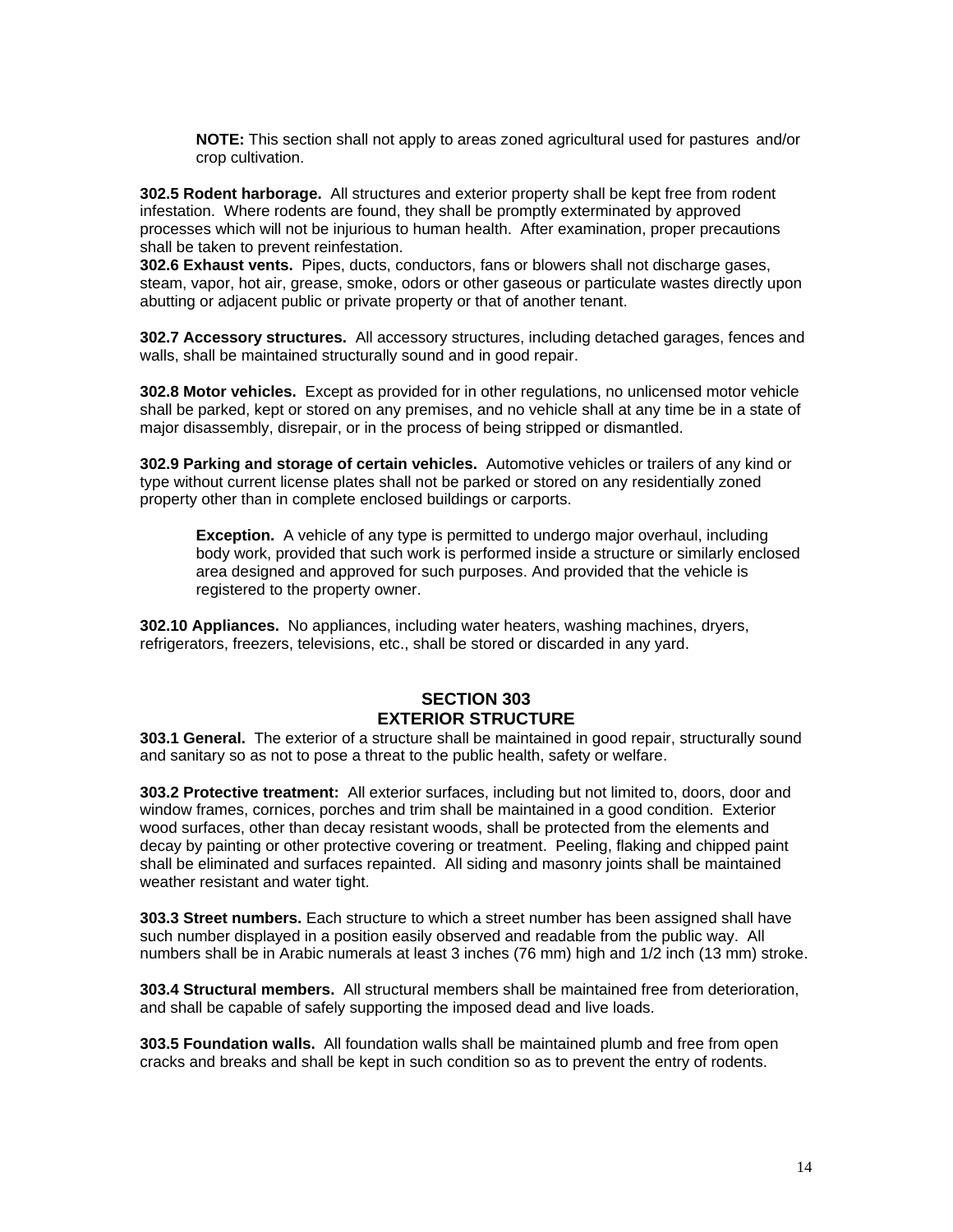**303.6 Exterior walls.** All exterior walls shall be free from holes, breaks, loose or rotting materials; and maintained weatherproof and properly surface coated where required to prevent deterioration.

**303.7 Roofs and drainage.** The roof and flashing shall be sound, tight and not have defects that admit rain. Roof drainage shall be adequate to prevent dampness or deterioration in the walls or interior portion of the structure. Roof drains, gutters and downspouts shall be maintained in good repair and free from obstructions. Roof water shall not be discharged in a manner that creates a public nuisance.

**303.8 Decorative features.** All cornices, belt courses, corbels, terra cotta trim, wall facings and similar decorative features shall be maintained in good repair with proper anchorage and in a safe condition.

**303.9 Overhang extensions.** All canopies, marquees, signs, metal awnings, fire escapes, standpipes, exhaust ducts and similar overhang extensions shall be maintained in good repair and be properly anchored so as to be kept in a sound condition. When required, all exposed surfaces of metal or wood shall be protected from the elements and against decay or rust by periodic application of weather-coating materials, such as paint or similar surface treatment.

**303.10 Stair and walking surfaces.** Every stair, ramp, balcony, porch, deck or other walking surface shall comply with the provisions of Section 702.9.

**303.11 Stairways, decks, porches and balconies.** Every exterior stairway, deck, porch and balcony, and all appurtenances attached thereto, shall be maintained structurally sound, in good repair, with proper anchorage and capable of supporting the imposed loads.

**303.12 Chimneys and towers.** All chimneys, cooling towers, smoke stacks, and similar appurtenances shall be maintained structurally safe and sound, and in good repair. All exposed surfaces of metal or wood shall be protected from the elements and against decay or rust by periodic application of weather-coating materials, such as paint or similar surface treatment.

**303.13 Handrails and guards.** Every handrail and guard shall be firmly fastened and capable of supporting normally imposed loads and shall be maintained in good condition.

**303.14 Window and door frames.** Every window, door and frame shall be kept in sound condition, good repair and weather tight.

**303.14.1 Glazing.** All glazing materials shall be maintained free from cracks and holes.

**303.14.2 Openable windows.** Every window, other than a fixed window, shall be easily openable and capable of being held in position by window hardware.

**303.15 Insect screens.** Every door, window and other outside opening utilized or required for ventilation purposes serving any structure containing habitable rooms, food preparation areas, food service areas, or any areas where products to be included or utilized in food for human consumption are processed, manufactured, packaged or stored, shall be supplied with approved tightly fitting screens of not less than 16 mesh per inch and every swinging door shall have a selfclosing device in good working condition.

**Exception.** Screen doors shall not be required where other approved means, such as air curtains or inspect repellent fans are employed.

**303.16 Doors.** All exterior doors and hardware shall be maintained in good condition. Locks at all entrances to dwelling units, rooming units and guestrooms shall tightly secure the door.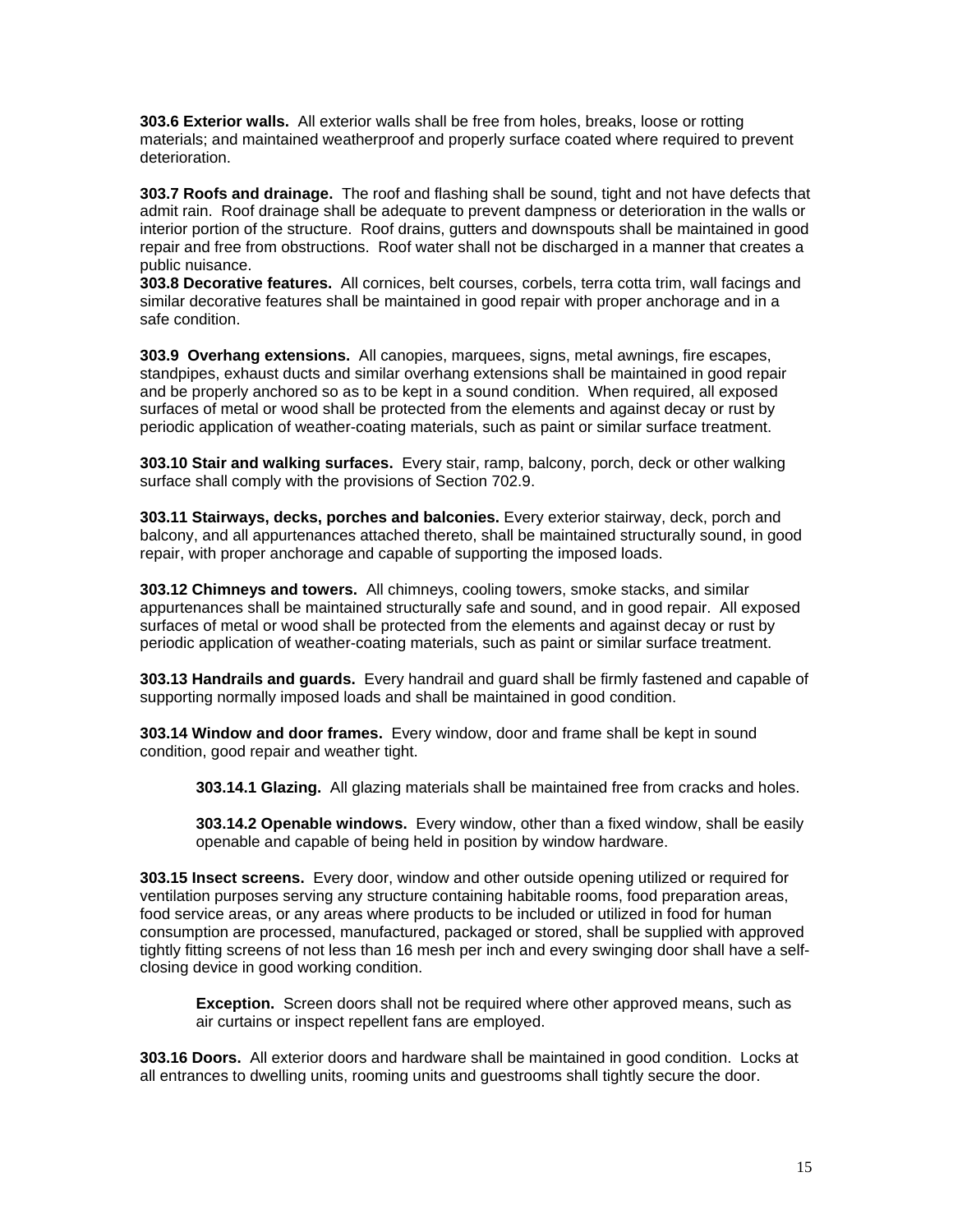**303.17 Basement hatchways.** Every basement hatchway shall be maintained to prevent the entrance of rodents, rain and surface drainage water.

**303.18 Guards for basement windows.** Every basement window that is openable shall be supplied with rodent shields, storm windows or other approved protection against the entry of rodents.

## **SECTION 304 INTERIOR STRUCTURE**

**304.1 General.** The interior of a structure and equipment therein shall be maintained in good repair, structurally sound and in a sanitary condition. Every occupant shall keep that part of the structure which such occupant occupies or controls in a clean and sanitary condition. Every owner of a structure containing a rooming house, a hotel, a dormitory, two or more dwelling units or two or more nonresidential occupancies, shall maintain, in a clean and sanitary condition, the shared public areas of the structure and exterior property.

**304.2 Structural members.** All structural members shall be maintained structurally sound, and be capable of supporting the imposed loads.

**304.3 Interior surfaces.** All interior surfaces, including windows and doors, shall be maintained in good, clean and sanitary condition. Peeling paint, cracked or loose plaster, decayed wood, and other defective surface conditions shall be corrected.

**304.4 Stairs and railings.** All interior stairs and railings shall be maintained in sound condition and good repair.

**304.5 Stairs and walking surfaces.** Every stair, ramp, balcony, porch, deck or other walking surface shall comply with the provisions of Section 702.9.

**304.6 Handrails and guards.** Every handrail and guard shall be firmly fastened and capable of supporting normally imposed loads and shall be maintained in good condition.

**304.7 Interior doors.** Every existing interior door shall fit reasonably well within its frame and shall be capable of being opened and closed by being properly and securely attached to jambs, headers or tracks as intended by the manufacturer of the attachment hardware.

## **SECTION 305 RUBBISH AND GARBAGE**

**305.1 Accumulation of rubbish or garbage.** All exterior property and premises, and the interior of every structure shall be free from any accumulation of rubbish or garbage.

**305.2 Disposal of rubbish.** Every occupant of a structure shall dispose of all rubbish in a clean and sanitary manner by placing such rubbish in approved containers.

 **305.2.1 Rubbish storage facilities.** The owner of every occupied premises shall supply approved covered containers for rubbish, and the owner of the premises shall be respon sible for the removal of rubbish.

**305.3 Disposal of garbage.** Every occupant of a structure shall dispose of garbage in a clean and sanitary manner by placing such garbage in an approved garbage disposal facility or approved garbage containers.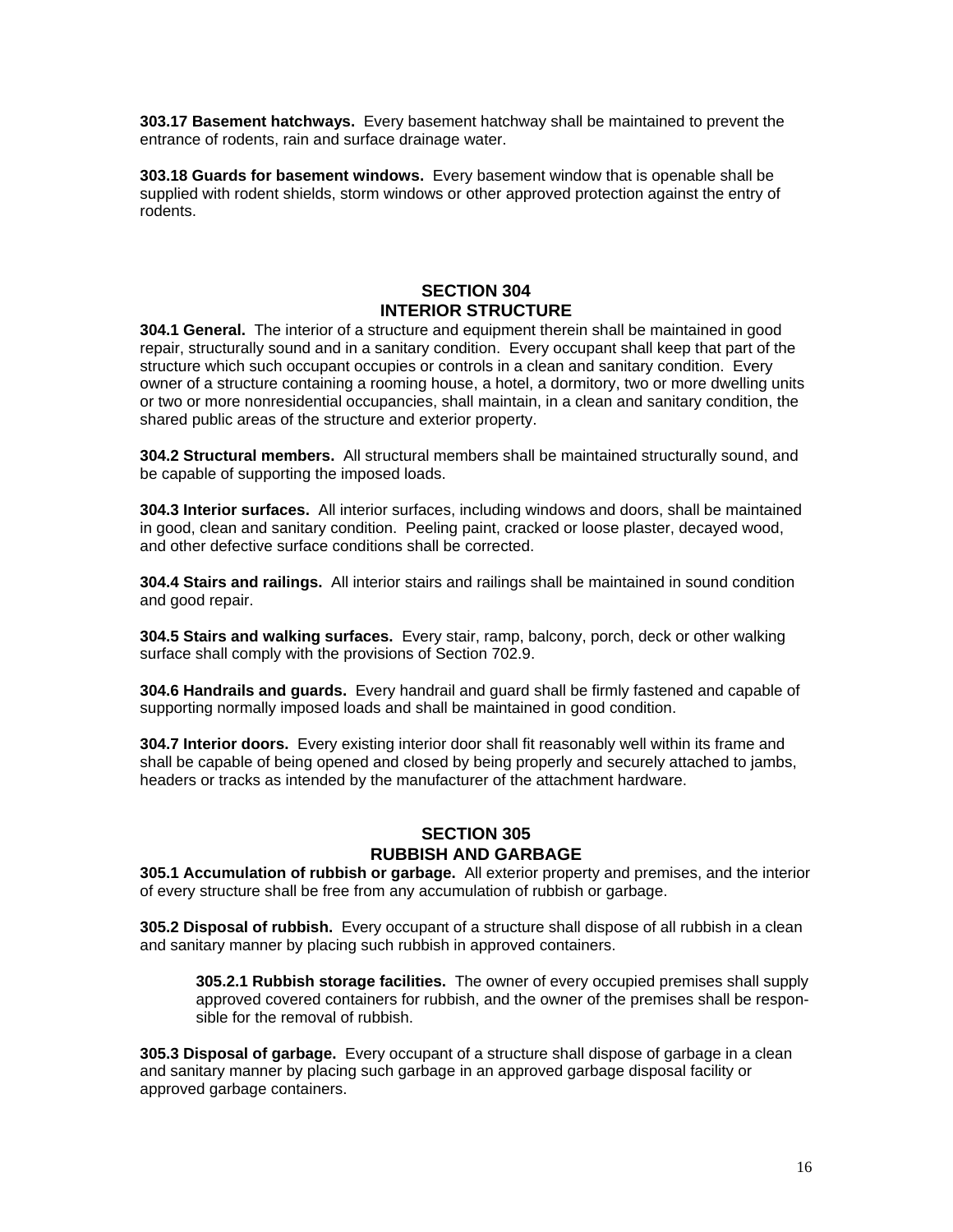**305.3.1 Garbage facilities.** The owner of every dwelling shall supply one of the following: an approved mechanical food water grinder in each dwelling unit; an approved incinerator unit in the structure available to the occupants in each dwelling unit; or an approved leakproof, covered, outside garbage container.

**305.3.2 Containers.** The operator of every establishment producing garbage shall provide, and at all times cause to be utilized, approved leakproof containers provided with close-fitting covers for the storage of such materials until removed from the premises for disposal.

## **SECTION 306 EXTERMINATION**

**306.1 Infestation.** All structures shall be kept free from insect and rodent infestation. All structures in which insects are found shall be promptly exterminated by approved processes that will not be injurious to human health. After extermination, proper precautions shall be taken to prevent reinfestation.

**306.2 Owner.** The owner of any structure shall be responsible for extermination within the structure prior to renting or leasing the structure.

**306.3 Single occupant.** The occupant of a one-family dwelling or of a single-tenant nonresidential structure shall be responsible for extermination of the premises.

**306.4 Multiple occupancy.** The owner of a structure containing two or more dwelling units, a multiple occupancy, a rooming house or a nonresidential structure shall be responsible for extermination in the public or shared areas of the structure and exterior property. If infestation is caused by failure of an occupant to prevent such infestation in the area occupied, the occupants shall be responsible for extermination.

**306.5 Occupant.** The occupant of any structure shall be responsible for the continued rodent and pest free condition of the structure.

**Exception.** Where the infestations are caused by defects in the structure, the owner shall be responsible for extermination.

**306.6 Defacement of property.** No person shall willfully or wantonly damage, mutilate or deface any exterior surface of any structure or building on any private or public property by placing thereon any marking, carving or graffiti.

 It shall be the responsibility of the owner to restore said surface to an approved state of maintenance and repair.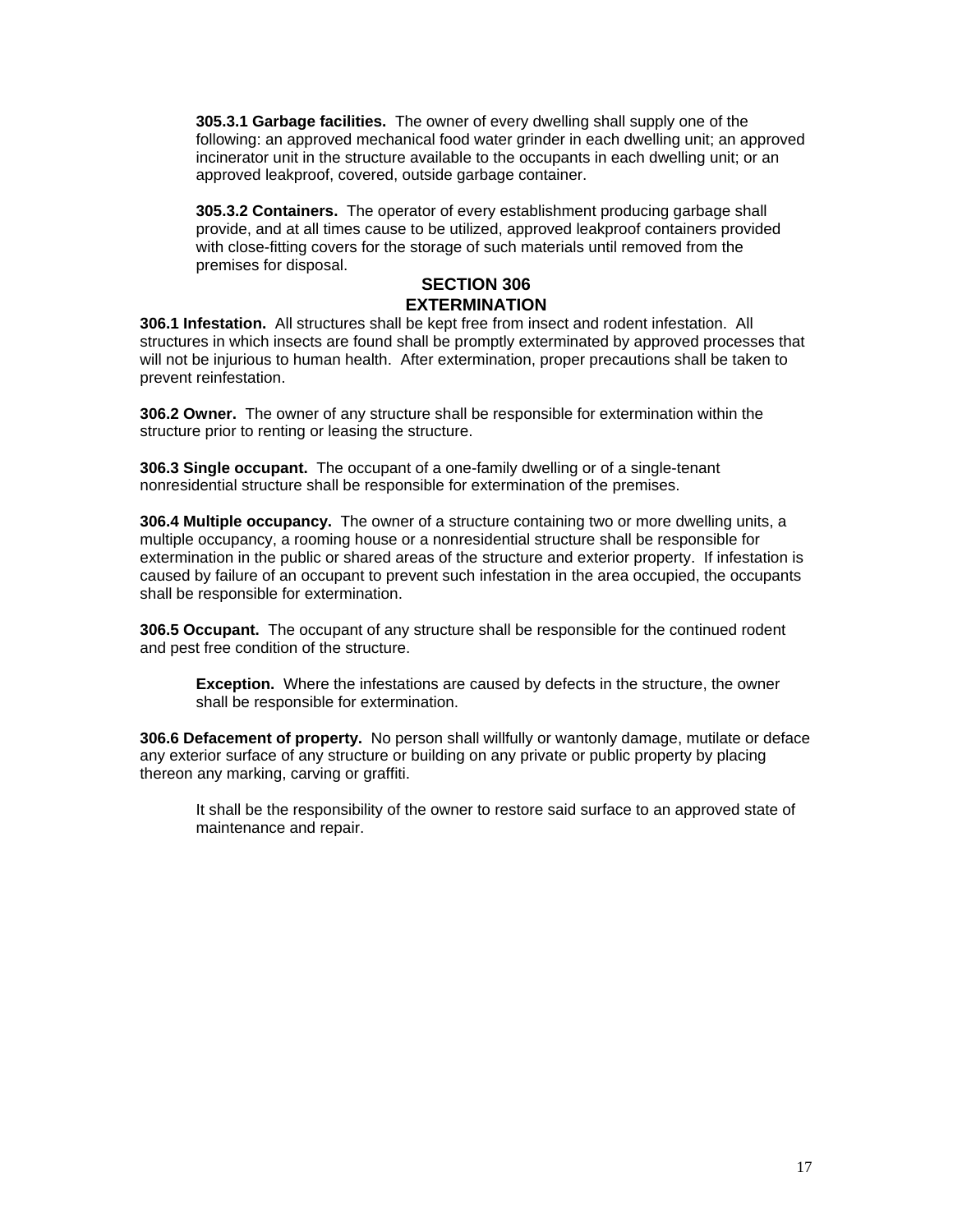## **CHAPTER 4 LIGHT, VENTILATION AND OCCUPANCY LIMITATIONS**

## **SECTION 401 GENERAL**

**401.1 Scope.** The provisions of this chapter shall govern the minimum conditions and standards for light, ventilation and space for occupying a structure.

**401.2 Responsibility.** The owner of the structure shall provide and maintain light, ventilation and space conditions in compliance with these requirements. A person shall not occupy as owneroccupant, or permit another person to occupy any premises that do not comply with the requirements of this chapter.

**401.3 Alternative devices.** In lieu of the means for natural light and ventilation herein prescribed, artificial light or mechanical ventilation complying with the building code shall be permitted.

## **SECTION 402 LIGHT AND VENTILATION**

**402.1 Minimum requirements.** Every habitable room of buildings hereafter erected shall have one or more windows, unless otherwise specifically provided herein, to afford adequate light and ventilation. The requirements specified in this section shall be considered as minimum requirements supplementary to all state laws regulating light and ventilation.

**402.2 Bathrooms and toilet rooms.** Every bathroom and toilet room shall comply with the ventilation requirements for habitable spaces as required by Section 402.1, except that a window shall not be required in spaces equipped with a mechanical ventilation system that complies with the following.

- 1. Air exhausted by a mechanical ventilation system from a bathroom within a dwelling unit shall be exhausted to the exterior and shall not be recirculated to any space, including the space from which such air is withdrawn.
- 2. Air exhausted by a mechanical ventilation system for all other bathrooms or toilet rooms shall be exhausted to the exterior without recirculation to any space, or not more than 85 percent of the exhaust air shall be recirculated where the system is provided with effective absorption and filtering equipment.

**402.3 Cooking facilities.** Unless approved through the certificate of occupancy, cooking shall not be permitted in any rooming unit or dormitory unit, and a cooking facility or appliance shall not be permitted to be present in a rooming unit or dormitory unit.

**Exception.** Where specifically approved in writing by the code official.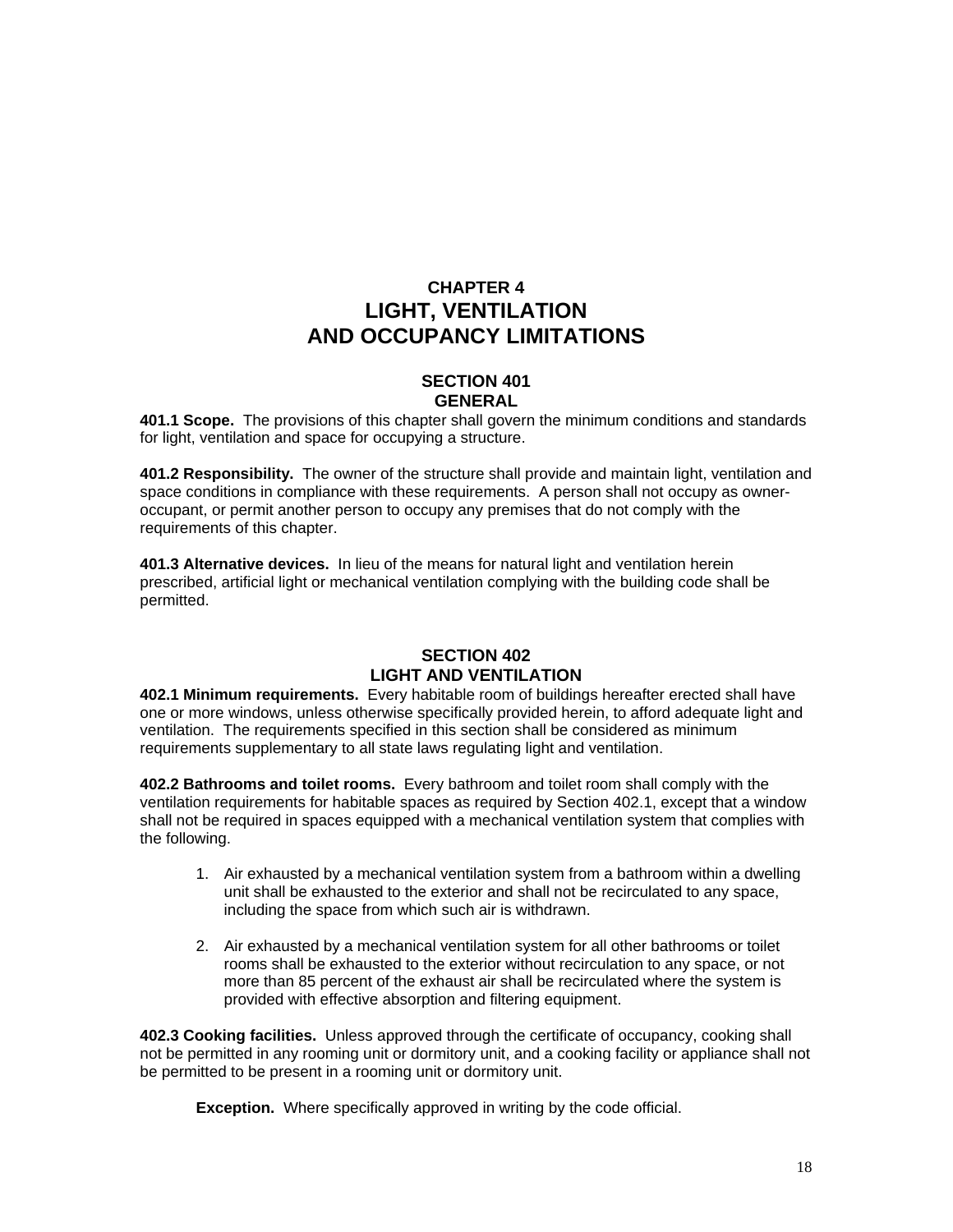**402.4 Process ventilation.** Where injurious, toxic, irritation or noxious fumes, gases, dusts or mists are generated, a local exhaust ventilation system shall be provided to remove the contaminating agent at the source. Air shall be exhausted to the exterior and not be recirculated to any space.

**402.5 Clothes dryer exhaust.** Clothes dryer venting systems shall be independent of all other systems and shall be vented in accordance with the manufacturers instructions.

## **SECTION 403 OCCUPANCY LIMITATIONS**

**403.1 Privacy.** Dwelling units, hotel units, rooming units and dormitory units shall be arranged to provide privacy and be separate from other adjoining spaces.

**403.2 Minimum room widths.** A habitable room, other than a kitchen, shall not be less than 7 feet (2134 mm) in any plan dimension. Kitchens shall have a clear passageway of not less than 3 feet (914 mm) between counterfronts and appliances or counterfronts and walls.

**403.3 Minimum ceiling heights.** Habitable spaces, hallways, corridors, laundry areas, bathrooms, toilet rooms and habitable basement areas shall have a clear ceiling height of not less than 7 feet (2134 mm).

#### **Exceptions**

1. In one- and two-family dwellings, beams or girders spaced not less than 4 feet (1219 mm) on center and projecting not more than 6 inches (152 mm) below the required ceiling height.

 2. Basement rooms in one- and two-family dwellings occupied exclusively for laundry, study or recreation purposes, having a ceiling height of not less than 6 feet 8 inches (2033 mm) with not less than 6 feet 4 inches (1932 mm) of clear height under beams, girders, ducts and similar obstructions.

 3. Rooms occupied exclusively for sleeping, study or similar purposes and having a sloped ceiling over all or part of the room, with a clear ceiling height of at least 7 feet (2134 mm) over not less than one-third of the required minimum floor area. In calculating the floor area of such rooms, only those portions of the floor area with a clear ceiling height of 5 feet (1524 mm) or more shall be included.

**403.4 Bedroom requirements.** Every bedroom shall comply with the requirements of Sections 403.4.1 through 403.4.4.

**403.4.1 Area for sleeping purposes.** Every bedroom occupied by one occupant shall contain at least 70 square feet (6.5 m2) of floor area, and every bedroom occupied by more than one person shall contain at least 50 square feet (4.6 m2) of floor area for each occupant thereof.

**403.4.2 Access from bedrooms.** Bedrooms shall not constitute the only means of access to other bedrooms or habitable spaces and shall not serve as the only means of egress from other habitable spaces.

**Exception:** Units that contain fewer than two bedrooms.

**403.4.3 Prohibited occupancy.** Kitchens and nonhabitable spaces shall not be used for sleeping purposes.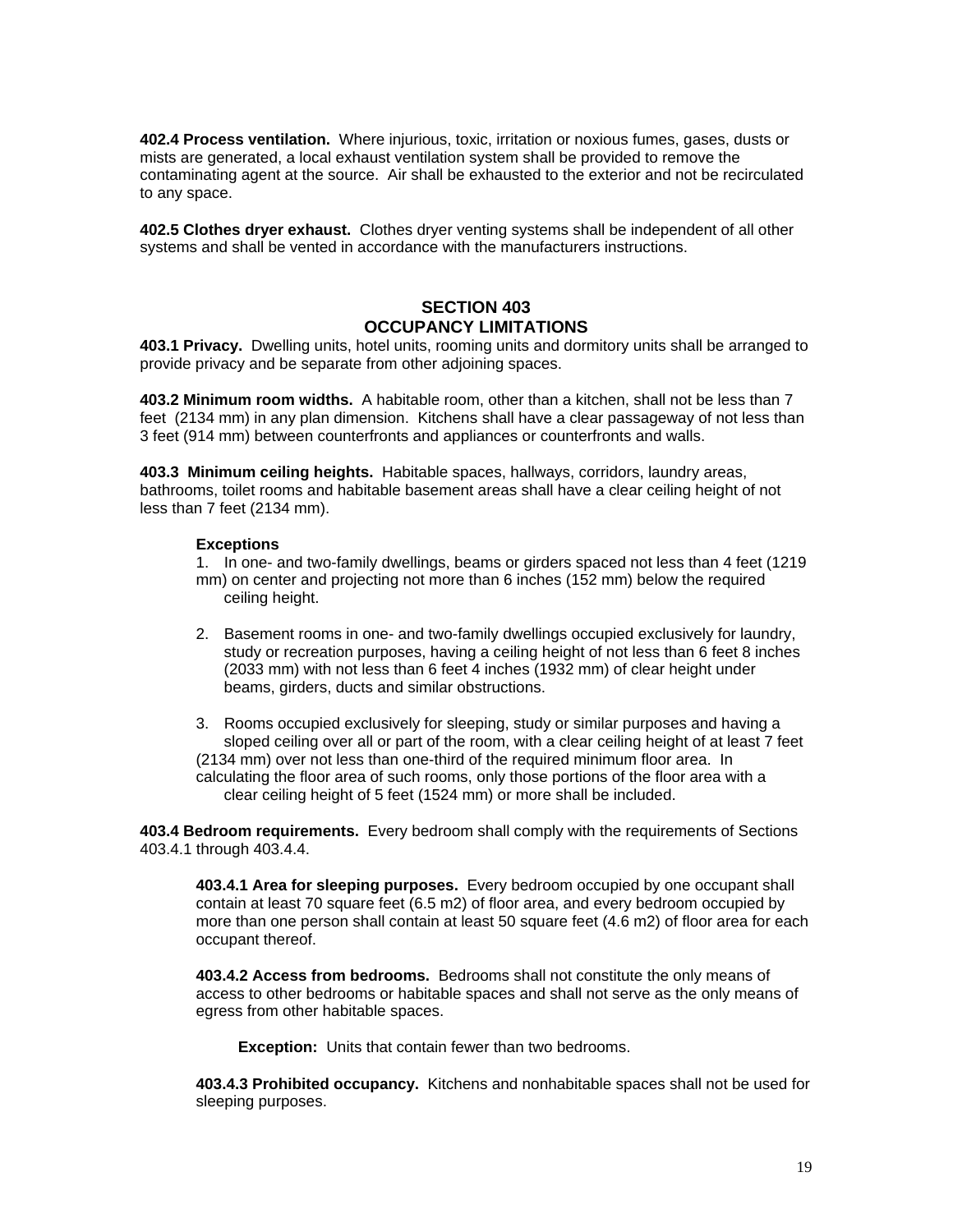**403.4.4 Other requirements.** Bedrooms shall comply with the applicable provisions of this code including, but not limited to, the light, ventilation, room area, ceiling height and room width requirements of this chapter; the plumbing facilities and water heating facilities requirements of Chapter 5; the heating facilities and electrical receptacle requirements of Chapter 6 and the smoke detector and emergency escape requirements of Chapter 7.

**403.5 Overcrowding.** Dwelling units shall not be occupied by more occupants than permitted by the minimum area requirements of Table 403.5.

| Space                                                                            | Minimum area in square feet <sup>c</sup> |                 |                  |
|----------------------------------------------------------------------------------|------------------------------------------|-----------------|------------------|
|                                                                                  | 1-2 occupants                            | 3-5 occupants   | 6 or more        |
| Living room <sup>a,b</sup><br>Dining room <sup>a,b</sup><br>Kitchen <sup>b</sup> | No requirements<br>No requirements<br>50 | 120<br>80<br>50 | 150<br>100<br>60 |
| <b>Bedrooms</b>                                                                  | Shall comply with Section 403.4          |                 |                  |

**Table 403.5 MINIMUM AREA REQUIREMENTS** 

 **Note a.** See Section 403.5.2 for combined living room/dining room spaces. **Note b.** See Section 403.5.1 for limitations on determining minimum occupancy

area for sleeping purposes.

**Note c.** 1 square foot  $= 0.093$  m<sub>2</sub>.

**403.5.1 Sleeping area.** The minimum occupancy area required by Table 403.5 shall not be included as sleeping area in determining minimum occupancy area for sleeping purposes. All sleeping areas shall comply with Section 403.4.

 **403.5.2 Combined spaces.** Combined living room and dining room spaces shall comply with the requirements of Table 403.5 if the total area is equal to that required for separate rooms and if the space is located so as to function as a combination living room/dining room.

**403.6 Efficiency unit.** Nothing in this section shall prohibit an efficiency living unit meeting the following requirements.

 (1) A unit occupied by not more than two occupants shall have a clear floor area of not less than 220 square feet  $(20.4 \text{ m}_2)$ .

 A unit occupied by three occupants shall have a clear floor area of not less than 320 square feet  $(29.7 \text{ m}_2)$ . These required areas shall be exclusive of the areas required by paragraphs (2) and (3).

- (2) The unit shall be provided with a kitchen sink, cooking appliance and refrigeration facilities, each having a clear working space of not less than 30 inches (762 mm) in front. Light and ventilation conforming to this code shall be provided.
- (3) The unit shall be provided with a separate bathroom containing a water closet, lavatory and bathtub or shower.
- (4) The maximum number of occupants shall be three.

**403.7 Food preparation.** All spaces to be occupied for food preparation purposes shall contain suitable space and equipment to store, prepare and serve foods in a sanitary manner. There shall be adequate facilities and services for the sanitary disposal of food wastes and refuse, including facilities for temporary storage.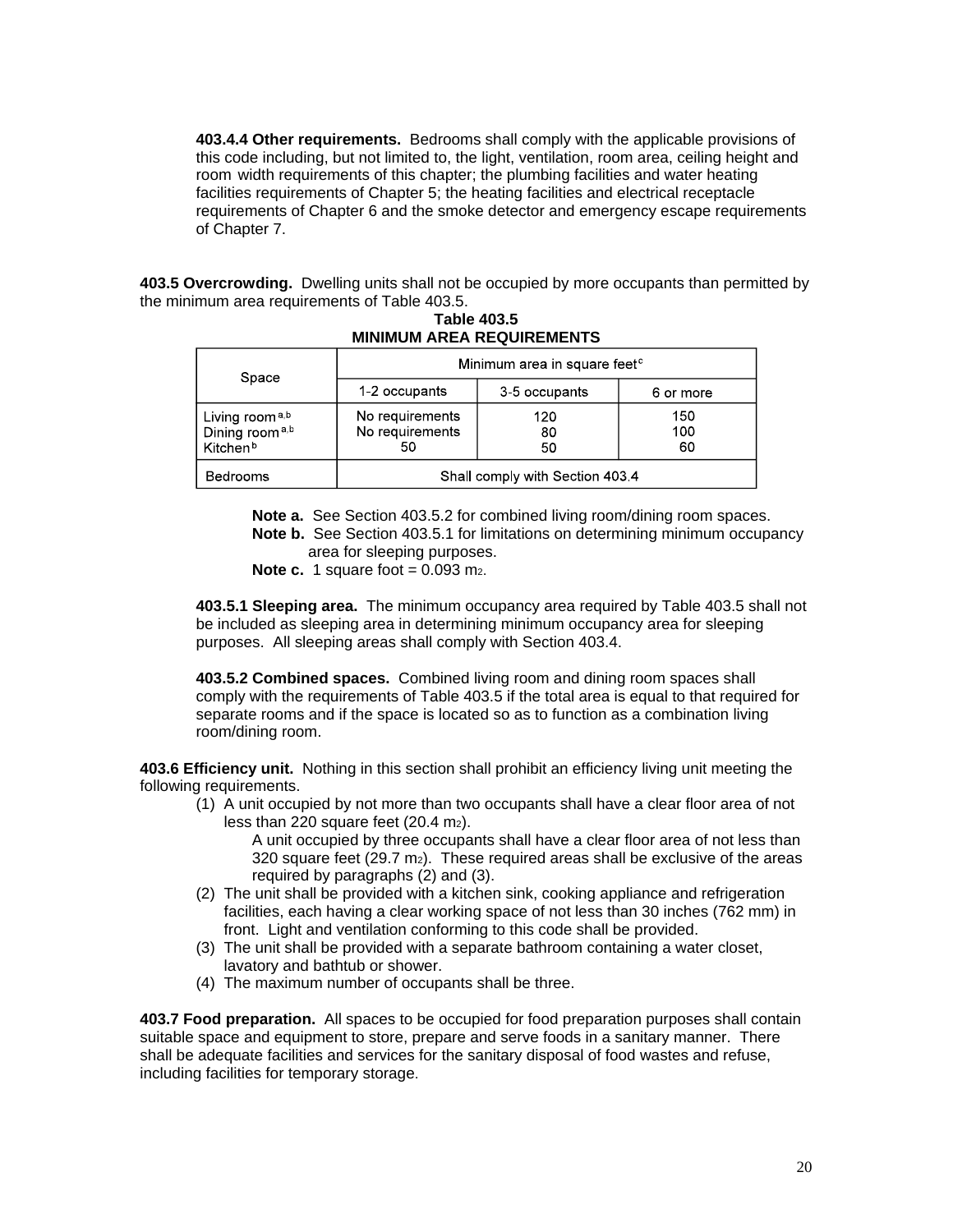## **CHAPTER 5 PLUMBING FACILITIES AND FIXTURE REQUIREMENTS**

#### **SECTION 501 GENERAL**

**501.1 Scope.** The provisions of this chapter shall govern the minimum plumbing systems, facilities and plumbing fixtures to be provided.

**501.2 Responsibility.** The owner of the structure shall provide and maintain such plumbing facilities and plumbing fixtures in compliance with these requirements. A person shall not occupy as owner-occupant or permit another person to occupy any structure or premises which does not comply with the requirements of this chapter.

## **SECTION 502 REQUIRED FACILITIES**

**502.1 Dwelling units.** Every dwelling unit shall contain its own bathtub or shower, lavatory, water closet and kitchen sink which shall be maintained in a sanitary, safe working condition. The lavatory shall be placed in the same room as the water closet or located in close proximity to the door leading directly into the room in which such water closet is located.

**502.2 Rooming houses.** At least one water closet, lavatory and bathtub or shower shall be supplied for each four rooming units.

**502.3 Hotels.** Where private water closets, lavatories, and baths are not provided, one water closet, one lavatory and one bathtub or shower having access from a public hallway shall be provided for each ten occupants.

**502.4 Employee's facilities.** A minimum of one water closet, one lavatory and one drinking facility shall be available to employees.

**502.4.1 Drinking facilities.** Drinking facilities shall be a drinking fountain, water cooler, bottled water cooler, or disposable cups next to a sink or water dispenser. Drinking facilities shall not be located in toilet rooms or bathrooms.

## **SECTION 503 TOILET ROOMS**

**503.1 Privacy.** Toilet rooms and bathrooms shall provide privacy and shall not constitute the only passageway to a hall or other space, or to the exterior.

**503.2 Location.** Toilet rooms and bathrooms serving hotel units, rooming units or dormitory units, shall have access by traversing not more than one flight of stairs and shall have access from a common hall or passageway.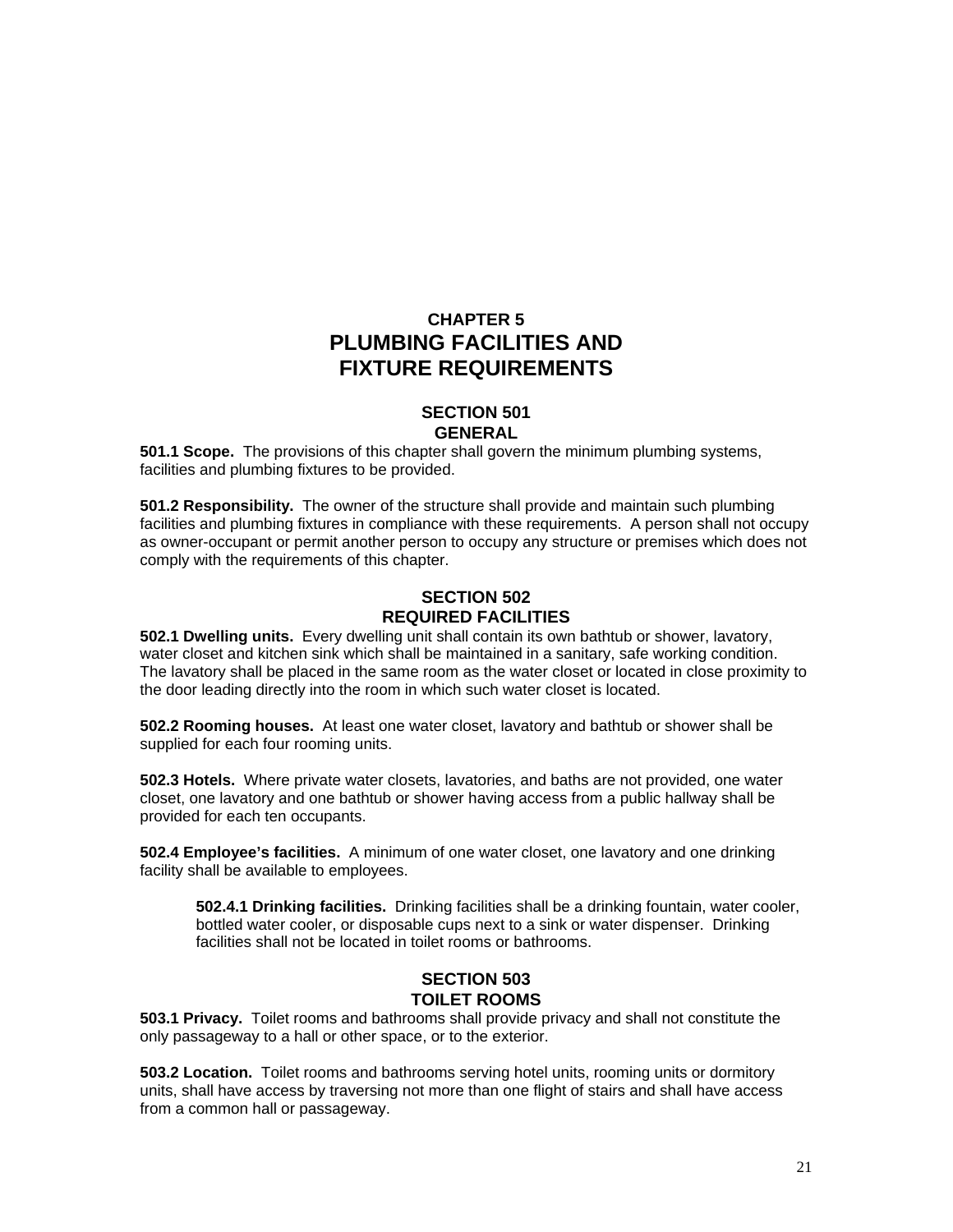**503.3 Location of employee toilet facilities.** Toilet facilities shall have access from within the employees regular working area. The required toilet facilities shall be located not more than one story above or below the employee's regular working area and the path of travel to such facilities shall not exceed a distance of 500 feet (152 m). Employee facilities shall either be separate facilities or public customer facilities.

 **Exception.** Facilities that are required for employees in storage structures or kiosks, and which are located in adjacent structures under the same ownership, lease or control, shall not exceed a travel distance of 500 feet (152 m) from the employee's regular working area to the facilities.

## **SECTION 504 PLUMBING FIXTURES**

**504.1 General.** All plumbing fixtures shall be properly installed and maintained in working order, and shall be kept free from obstructions, leaks, and defects and be capable of performing the function for which such plumbing fixtures are designed. All plumbing fixtures shall be maintained in a safe, sanitary and functional condition.

**504.2 Fixture clearances.** Plumbing fixtures shall have adequate clearances for usage and cleaning.

## **SECTION 505 WATER SYSTEM**

**505.1 General.** Every sink, lavatory, bathtub or shower, drinking fountain, water closet or other plumbing fixture shall be properly connected to either a public water system or to an approved private water system. All kitchen sinks, lavatories, laundry facilities, bathtubs and showers shall be supplied with hot or tempered and cold running water.

**505.2 Contamination.** The water supply shall be maintained free from contamination, and all water inlets for plumbing fixtures shall be located above the floor level rim of the fixture. Shampoo basin faucets, janitor sink faucets, and other hose bibs or faucets to which hoses are attached and left in place, shall be protected by an approved atmospheric-type vacuum breaker or an approved permanently attached hose connection vacuum breaker.

**505.3 Supply.** The water supply system shall be installed and maintained to provide a supply of water to plumbing fixtures, devices and appurtenances in sufficient volume and at pressures adequate to enable the fixtures to function properly, safely, and free from defects and leaks.

**505.4 Water heating facilities.** Water heating facilities shall be properly installed, maintained and capable of providing an adequate amount of water to be drawn at every required sink, lavatory, bathtub, shower and laundry facilities at a temperature of not less than 120 degrees F. (49 degrees C.). A gas-burning water heater shall not be located in any bathroom, toilet room, bedroom or other occupied room normally kept closed, unless adequate combustion air is provided. An approved combination temperature and pressure relief valve and relief valve discharge pipe shall be properly installed and maintained on water heaters.

## **SECTION 506 SANITARY DRAINAGE SYSTEM**

**506.1 General.** All plumbing fixtures shall be properly connected to either a public sewer system or to an approved private sewage disposal system.

**506.2 Sanitary facilities.** Every dwelling unit shall contain not less than a kitchen sink, lavatory, tub or shower, and a water closet all in good working condition and properly connected to an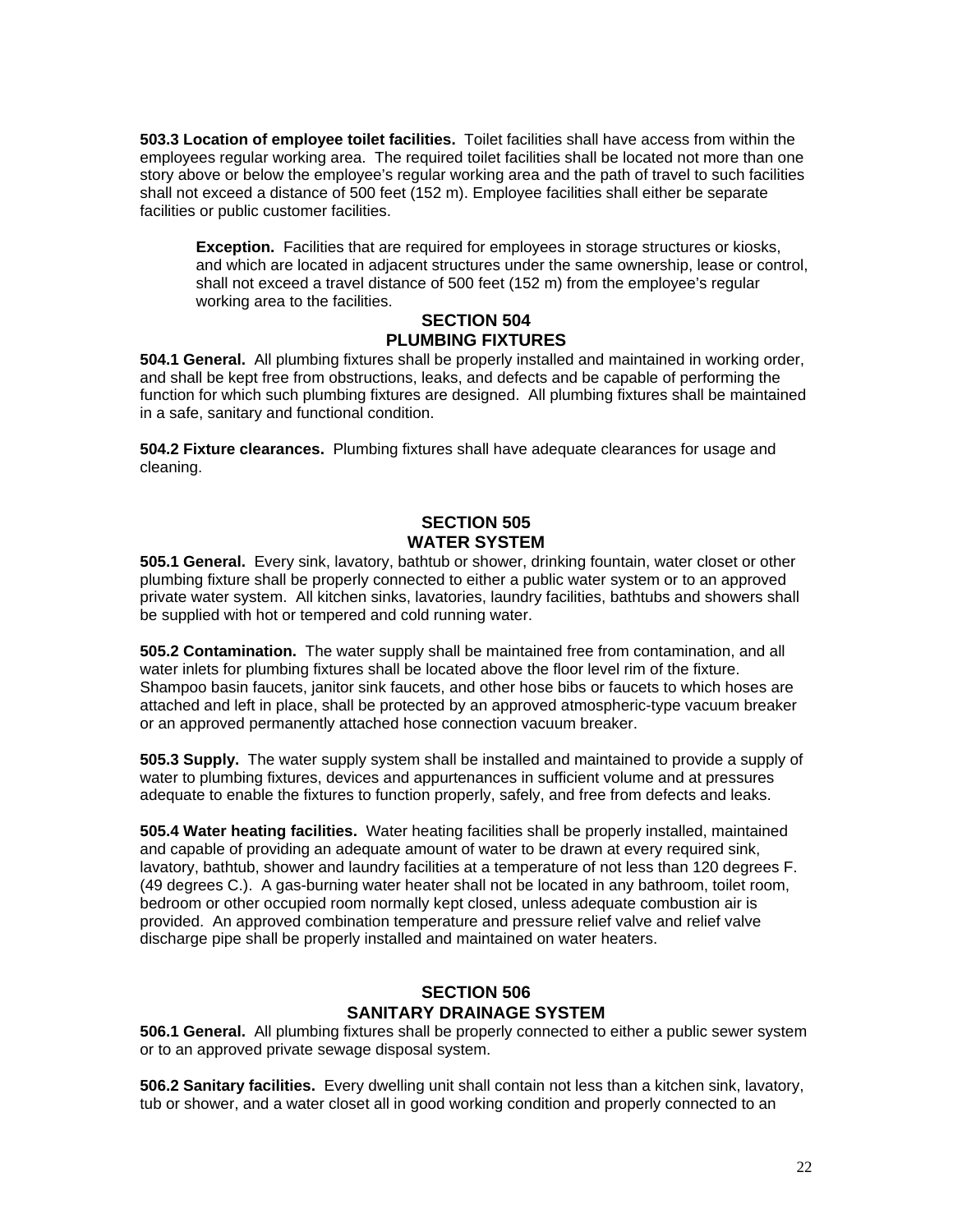approved water and sewer system. Every plumbing fixture and water and waste pipe shall be properly installed and maintained in good sanitary working condition free from defects, leaks and obstructions.

#### **SECTION 507 STORM DRAINAGE**

**507.1 General.** Drainage of roofs and paved areas, yards and courts, and other open areas on the premises shall not be discharged in a manner that creates a public nuisance.

## **CHAPTER 6 MECHANICAL AND ELECTRICAL REQUIREMENTS**

## **SECTION 601 GENERAL**

**601.1 Scope.** The provisions of this chapter shall govern the minimum mechanical and electrical facilities and equipment to be provided.

**601.2 Responsibility.** The owner of the structure shall provide and maintain mechanical and electrical facilities and equipment in compliance with these requirements. A person shall not occupy as owner-occupant or permit another person to occupy any premises which does not comply with the requirements of this chapter.

## **SECTION 602 HEATING FACILITIES**

**602.1 Facilities required.** Heating facilities shall be provided in structures as required by this section.

**602.2 Residential buildings.** Every dwelling shall be provided with heating facilities capable of maintaining a room temperature of 65 degrees F. (18 degrees C.) in all habitable rooms, bathrooms and toilet rooms based on the outside design temperature required for the locality by the mechanical code.

**602.2.1 Heat supply.** Every owner and operator of any building who rents, leases or lets one or more dwelling unit, rooming unit, dormitory or guestroom on terms, either express or implied, to furnish heat to the occupants thereof shall supply sufficient heat to maintain the room temperatures specified in Section 602.2.

**602.2.2. Room temperature exception.** When the outdoor temperature is below the outdoor design temperature required for the locality by the mechanical code, the owner or operator shall not be required to maintain the minimum room temperatures, provided that the heating system is operating at full capacity, with supply valves and dampers in a full open position.

**602.3 Nonresidential structures.** Every enclosed occupied work space shall be supplied with sufficient heat to maintain a temperature of not less than 65 degrees F. (18 degrees C.) during all working hours.

## **Exceptions**

- 1. Processing, storage and operation areas that require cooling or special temperature conditions.
- 2. Areas in which persons are primarily engaged in vigorous physical activities.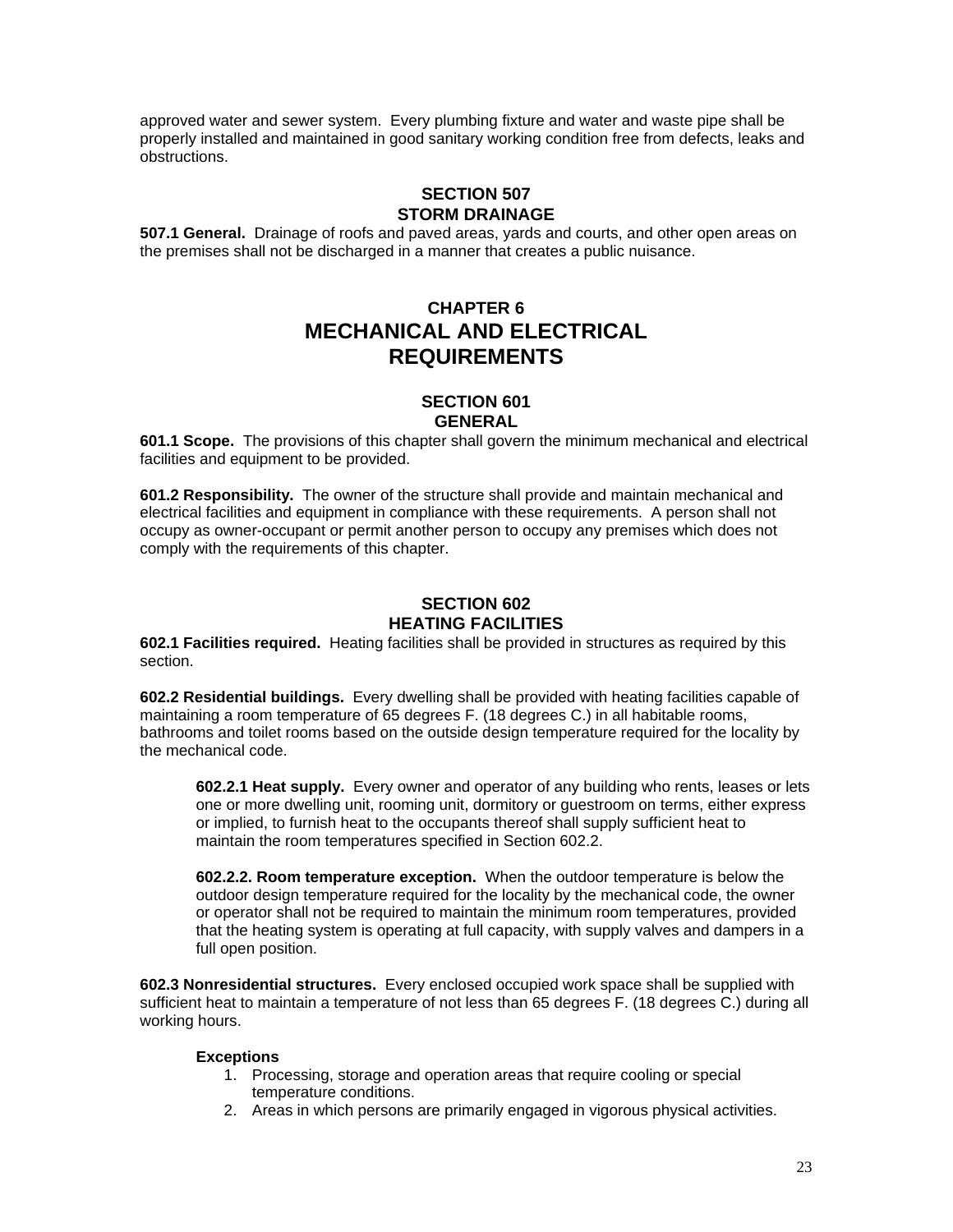**602.4 Room temperature measurement.** The required room temperature shall be measured at a point 3 feet (914 mm) above the floor and 3 feet (914 mm) from the exterior walls.

## **SECTION 603 MECHANICAL EQUIPMENT**

**603.1 Mechanical equipment.** All mechanical equipment, fireplaces and solid fuel-burning appliances shall be properly installed and maintained in a safe working condition, and shall be capable of performing the intended function.

**603.2 Equipment access.** Access to outdoor mechanical equipment shall be maintained under all weather conditions.

**603.4 Flue.** All fuel burning equipment and appliances shall be connected to an approved chimney or vent.

 **Exception.** Fuel-burning equipment and appliances which are labeled for unvented operation.

**603.5 Clearances.** All required clearances to combustible materials shall be maintained.

**603.6 Safety controls.** All safety controls for fuel-burning equipment shall be maintained in effective operation.

**603.7 Combustion air.** A supply of air for complete combustion of the fuel and for ventilation of the space shall be provided for the fuel-burning equipment.

**603.8 Energy conservation devices.** Devices intended to reduce fuel consumption by attachment to a fuel-burning appliance, to the fuel supply line thereto, or to the vent outlet or rent piping therefrom, shall not be installed unless labeled for such purpose and the installation is specifically approved.

#### **SECTION 604 ELECTRICAL FACILITIES**

**604.1 Facilities required.** Every occupied building shall be provided with an electrical system in compliance with the requirements of this section and Section 605.0.

**604.2 Service.** The size and usage of appliances and equipment shall serve as a basis for determining the need for additional facilities in accordance with NFPA 70. Every dwelling shall be served by a main service that is not less than 100 amperes, three wires.

**604.3 Electrical system hazards.** Where it is found that the electrical system in a structure constitutes a hazard to the occupants or the structure by reason of inadequate service, improper fusing, insufficient outlets, improper wiring or installation, deterioration or damage, or for similar reasons, the code official shall require the defects to be corrected to eliminate the hazard.

## **SECTION 605**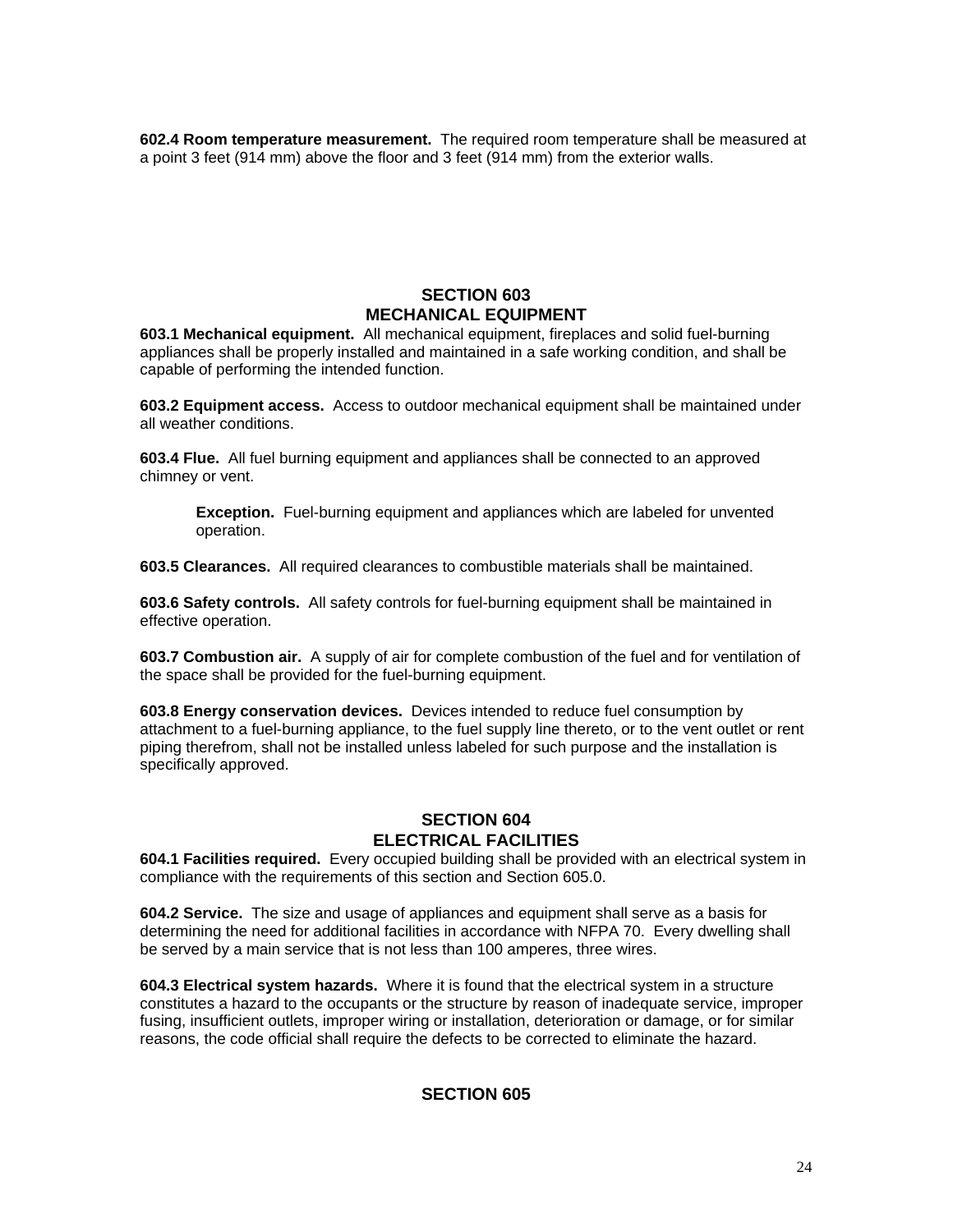## **ELECTRICAL EQUIPMENT**

**605.1 Installation.** All electrical equipment, wiring and appliances shall be properly installed and maintained in a safe and approved manner.

**605.2 Receptacles.** Every habitable space in a dwelling shall contain at least three separate and remote receptacle outlets. Every laundry area shall contain at least one grounded-type receptacle or a receptacle with a ground fault circuit interrupter. Every bathroom shall contain at least one receptacle. Any new bathroom receptacle outlet shall have ground fault circuit interrupter protection.

**NOTE:** All electrical wiring in new construction shall conform to the 1996 National Electric Code as amended.

**605.3 Lighting fixtures.** Every public hall, interior stairway, water closet compartment, bathroom, laundry room and furnace room shall contain at least one electric lighting fixture.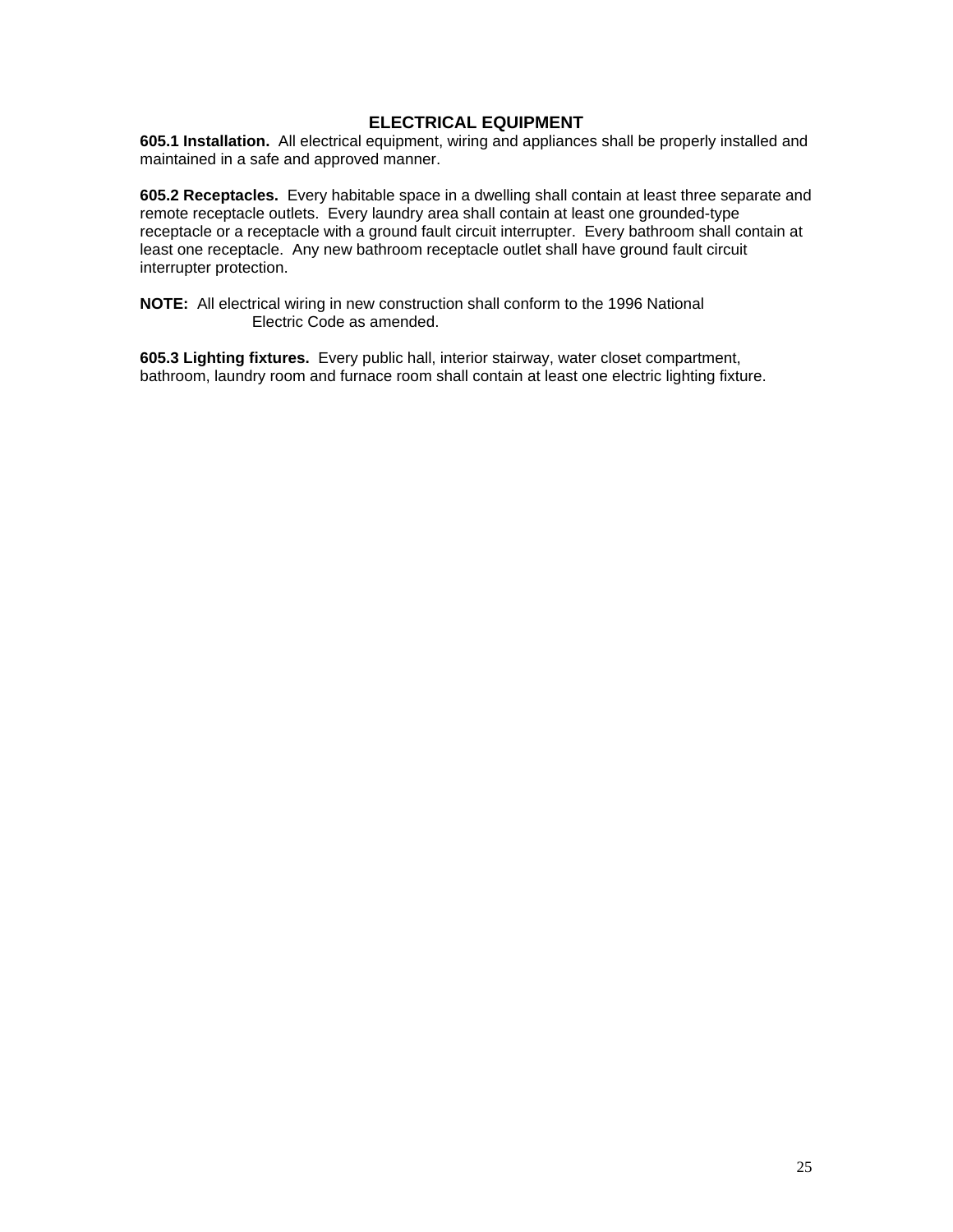## **CHAPTER 7 FIRE SAFETY REQUIREMENTS**

## **SECTION 701 GENERAL**

**701.1 Scope.** The provisions of this chapter shall govern the minimum conditions and standards for fire safety relating to structures and exterior premises, including fire safety facilities and equipment to be provided.

**701.2 Responsibility.** The owner of the premises shall provide and maintain such fire safety facilities and equipment in compliance with these requirements. A person shall not occupy as owner-occupant or permit another person to occupy any premises that do not comply with the requirements of this chapter.

## **SECTION 702 MEANS OF EGRESS**

**702.1 General.** A safe, continuous and unobstructed means of egress shall be provided. The means of egress shall be maintained continuous and unobstructed.

**702.2 Exit capacity.** The capacity of the exits servicing a floor shall be sufficient for the occupant load thereof as determined by the building code.

**702.3 Number of exits.** In nonresidential buildings, every occupied story more than six stories above grade shall be provided with not less than two independent exits. In residential buildings, every story exceeding two stories above grade shall be provided with not less than two independent exits. In stories where more than one exit is required, all occupants shall have access to at lease two exits. Every occupied story which is both totally below grade and greater than 2000 square feet (186 m2) shall be provided with not less than two independent exits.

**Exceptions.** A single exit is acceptable under any one of the following conditions.

- 1. Where the building is equipped throughout with an automatic sprinkler system and an automatic fire detection system with smoke detectors located in all corridors, lobbies and common areas.
- 2. Where the building is equipped throughout with an automatic fire detection system and the exit is an approved smokeproof enclosure or pressurized stairway.
- 3. Where an existing fire escape conforming to the building code is provided in addition to the single exit.
- 4. Where permitted by the building code.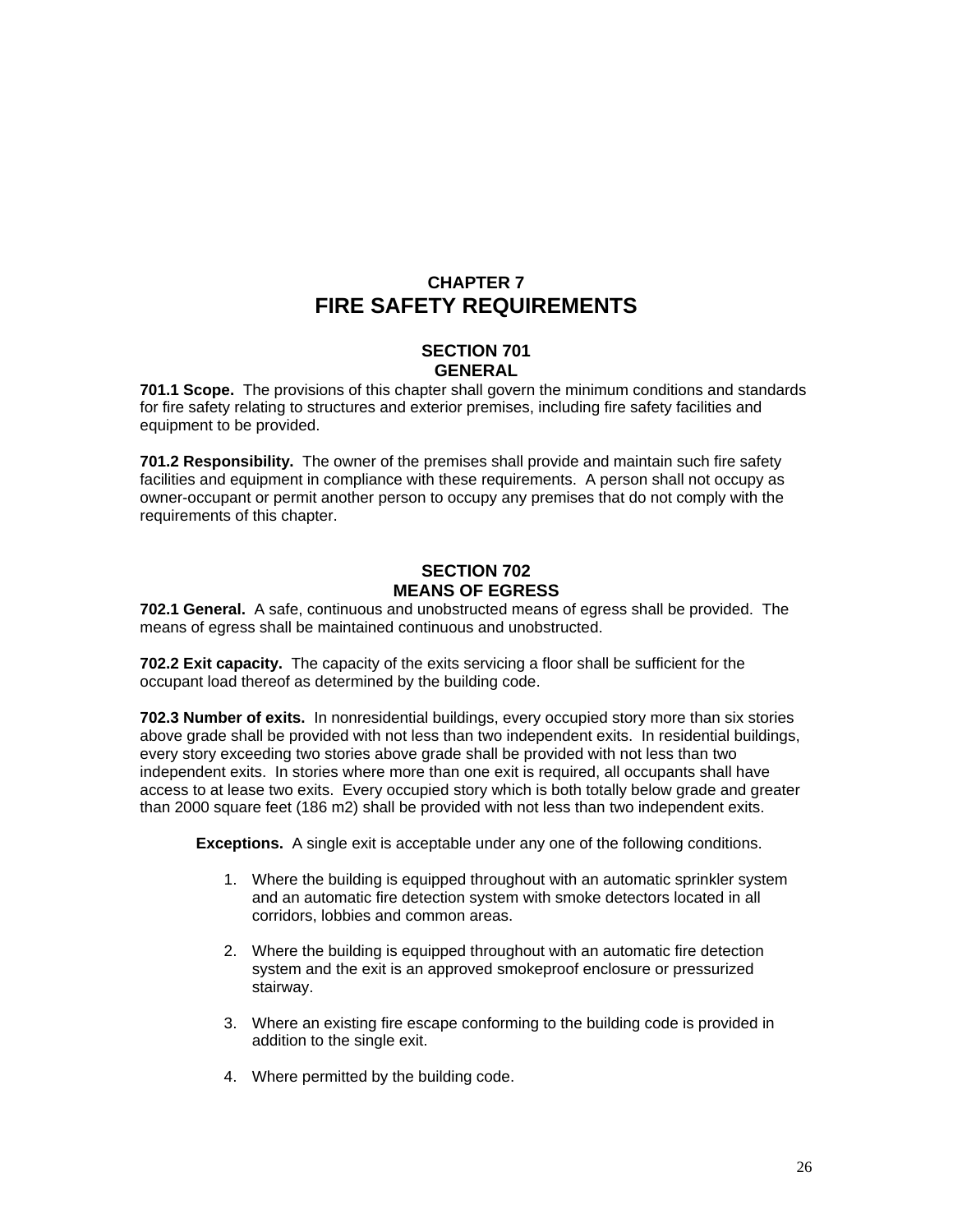**702.4 Arrangement.** Exits from dwelling units, rooming units, guestrooms and dormitory units shall not lead through other such units, or through toilet rooms or bathrooms.

**702.5 Exit signs.** All means of egress shall be indicated with approved "Exit" signs where required by the building code. All "Exit" signs shall be maintained visible and all illuminated "Exit" signs shall be illuminated at all times that the building is occupied.

**702.6 Corridor enclosure.** All corridors serving an occupant load greater than 30 and the openings therein shall provide an effective barrier to resist the movement of smoke. All transoms, louvers, doors and other openings shall be closed or shall be self-closing.

#### **Exceptions.**

- 1. Corridors in occupancies, other than high hazard occupancies which are equipped throughout with an automatic sprinkler system.
- 2. Patient room doors in corridors in health care occupancies where smoke barriers are provided in accordance with the fire prevention code, are not required to be self-closing.
- 3. Corridors in educational occupancies where each room that is occupied for instruction or assembly purposes has at least one-half of the required means of egress doors opening directly to the exterior of the building at ground level.
- 4. Corridors that are in compliance with the building code.

**702.7 Dead-end travel distance.** All corridors that serve more than one exit shall provide direct connection to such exits. The length of a dead-end corridor shall not exceed 35 feet (10668 mm) where the building is not equipped throughout with an automatic sprinkler system. The dead-end travel distance limitation shall be increased to 70 feet (21336 mm) where the building is equipped throughout with an automatic sprinkler system.

**702.8 Aisles.** Arrangements of chairs or tables and chairs shall provide for ready access by aisle accessways and aisles to each egress door. The minimum clear width of each aisle in assembly, educational and health care occupancies shall be maintained in accordance with the requirements of the building code. In all other occupancies, aisles shall have a minimum required clear width of 44 inches (1118 mm) where serving an occupant load greater than 50, and 36 inches (914 mm) where serving an occupant load of 50 or less. The clear width of aisles shall not be obstructed by chairs, tables or other objects.

**702.9 Stairways, handrails and guards.** Every exterior and interior flight of means of egress stairs serving any building or portion thereof and having more than four risers shall have a handrail on at least one side of the stair. Every open portion of a stair, landing, balcony, porch, deck, ramp or other walking surface which is more than 30 inches (762 mm) above the floor or grade below shall have guards. Handrails shall not be less than 30 inches (762 mm) nor more than 42 inches (1067 mm) high, measured vertically above the nosing of the tread or above the finished floor of the landing or walking surfaces. Guards shall not be less than 30 inches (762 mm) high above the floor of the landing, balcony, porch, deck, ramp or other walking surface.

**Exception:** Guards are not required at any location where guards are exempted by the building code.

**702.10 Stairway identification.** A sign shall be provided at each floor landing in all interior stairways more than three stories above grade, designating the floor level above the floor of discharge. All elevator lobby call stations on all floor levels shall be identified by approved signs in accordance with the requirements for new buildings in the building code.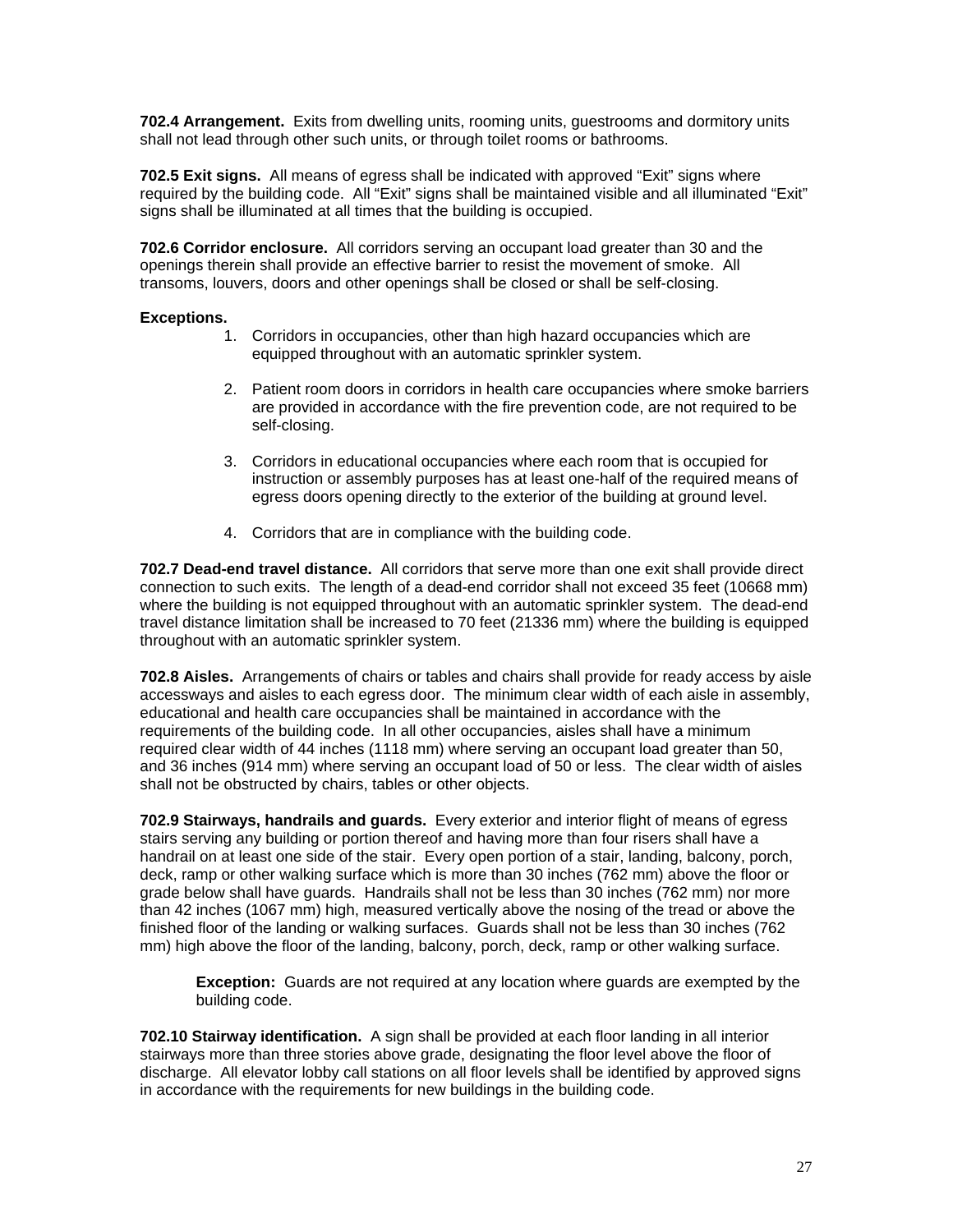**Exception.** The emergency sign shall not be required for elevators that are part of an accessible means of egress complying with the building code.

**702.11 Locked doors.** All means of egress doors shall be readily openable from the side from which egress is to be made without the need for keys, special knowledge or effort, except as provided for in Section PM-702.11.1

**702.11.1 Locks permitted.** Locks or fasteners shall not be installed on egress doors except in accordance with the following conditions.

- 1. In mental, penal or other institutions where the security of inmates is necessary, in which case properly trained supervisory personnel shall be continuously on duty and approved provisions are made to remove occupants safely in case of fine or other emergency.
- 2. In problem security areas, special purpose door alarms or locking devices shall be approved prior to installation. Manually operated edge or surface-molded flush bolts are prohibited.
- 3. Where the door hardware conforms to that permitted by the building code.

**702.12 Emergency escape.** Every sleeping room located below the third story in residential and group home occupancies shall have at least one openable window or exterior door approved for emergency egress or rescue; or shall have access to not less than two approved independent exits.

**Exception.** Buildings equipped throughout with an automatic fire suppression system.

**702.12.1 Security.** Bars, grilles or screens placed over emergency escape windows shall be releasable or removable from the inside without the use of a key, tool or force greater than that which is required for normal operation of the window.

## **SECTION 703 ACCUMULATIONS AND STORAGE**

**703.1 Accumulations.** Rubbish, garbage or other materials shall not be stored or allowed to accumulate in stairways, passageways, doors, windows, fire escapes or other means of egress.

**703.2 Hazardous material.** Combustible, flammable, explosive or other hazardous materials, such as paints, volatile oils and cleaning fluids, or combustible rubbish, such as wastepaper, boxes and rags, shall not be accumulated or stored unless such storage complies with the applicable requirements of the building code and the fire prevention code.

#### **SECTION 704 FIRERESISTANCE RATINGS**

**704.1 General.** The fireresistance rating of floors, walls, ceilings, and other elements and components shall be maintained.

**704.2 Maintenance.** All required fire doors and smoke barriers shall be maintained in good working order, including all hardware necessary for the proper operation thereof. Fire doors shall not be held open by door stops, wedges and other unapproved hold-open devices.

## **SECTION 705**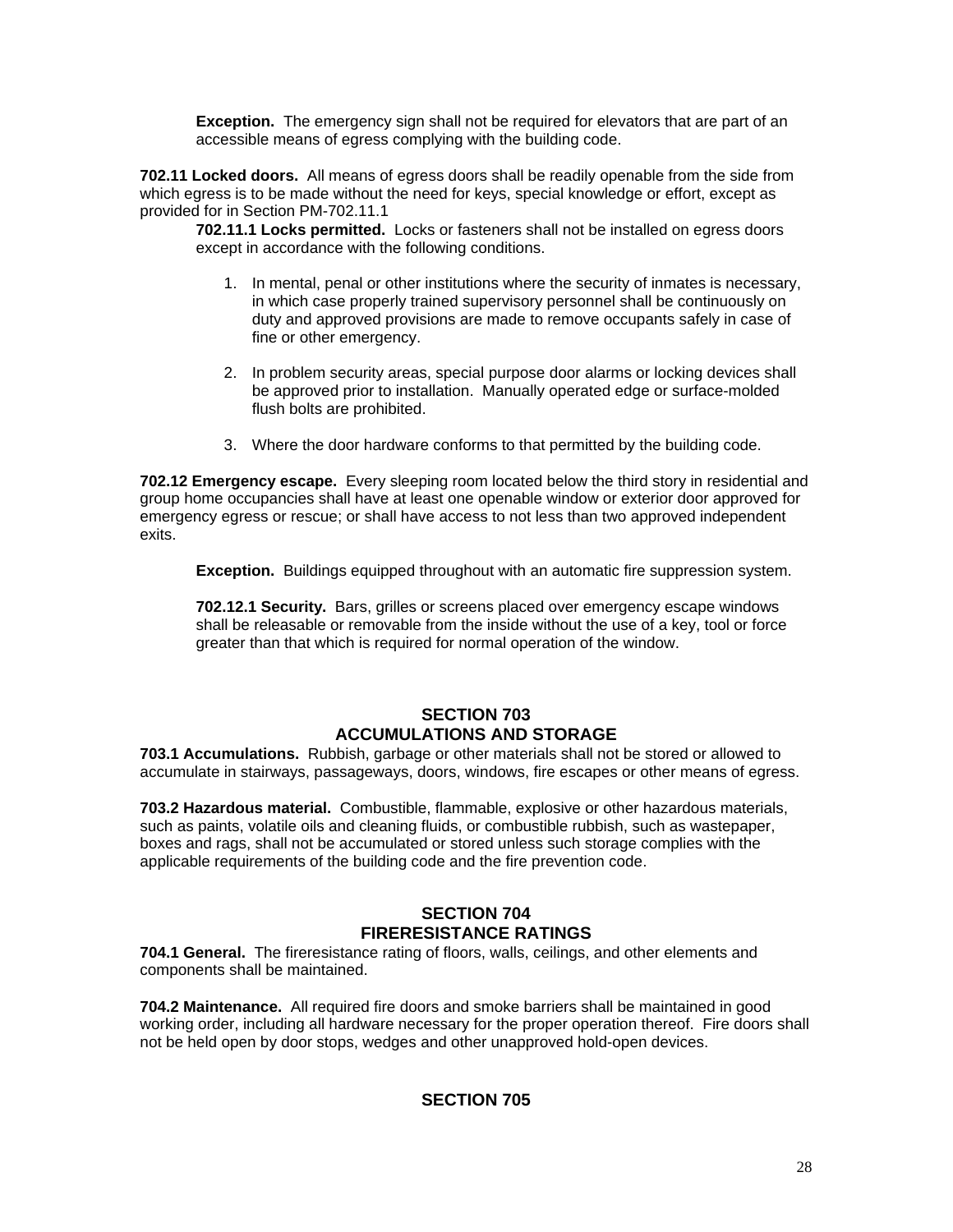## **FIRE PROTECTION SYSTEMS**

**705.1 General.** All systems, devices and equipment to detect a fire, actuate an alarm, or suppress or control a fire or any combination thereof shall be properly maintained.

**705.2 Fire suppression system.** Fire suppression systems shall be in proper operating condition at all times.

**705.3 Standpipe systems.** Standpipe systems shall be in proper operating condition at all times.

**705.4 Fire extinguishers.** All portable fire extinguishers shall be visible, provided with ready access thereto, and maintained in an efficient and safe operating condition. Extinguishers shall be of an approved type.

**705.5 Smoke detectors.** A minimum of one approved single-station or multiple-station smoke detector shall be installed in each guestroom, suite or sleeping area in residential and group home occupancies, and in dwelling units in the immediate vicinity of the bedrooms in occupancies in one and two family dwellings and multi-family dwellings. In all residential occupancies, smoke detectors shall be required on every story of the dwelling unit, including basements. In dwelling units with split levels and without an intervening door between the adjacent levels, a smoke detector installed on the upper level shall suffice for the adjacent lower level, provided that the lower level is less than one full story below the upper level.

**705.5.1 Installation.** All detectors shall be installed in accordance with the building code. When actuated, the smoke detectors shall provide an alarm suitable to warn the occupants within the individual room or dwelling unit.

**705.5.2 Power source.** The power source for smoke detectors shall be either an AC primary power source or a monitorized battery primary power source.

 **NOTE:** On all new construction all smoke detectors shall comply with the 1996 National Electric Code and the 1997 Standard Building Code.

**705.5.3 Tampering.** Anyone tampering or interfering with the effectiveness of a smoke detector shall be in violation of this code.

**705.6 Fire alarm systems.** Fire alarm systems shall be in proper operating condition at all times.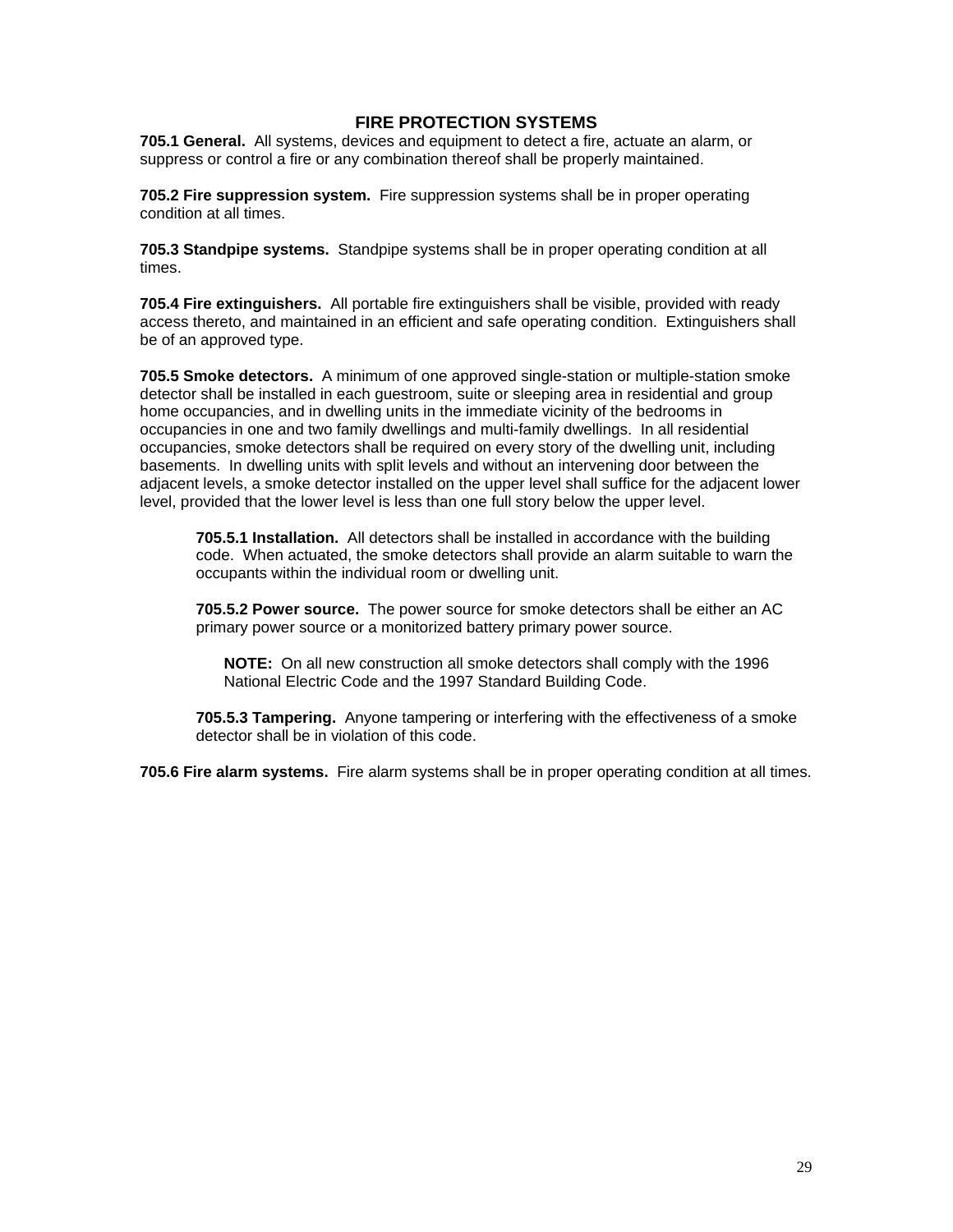## **CHAPTER 8 REFERENCED CODES**

This chapter lists the codes that are referenced in various sections of this document. The application of the referenced codes shall be specified in Section 102.7.

## **CODES**

**1997 Standard Building Code. 1996 National Electric Code as amended 1992 Arkansas State Plumbing and Gas Codes as amended 1997 Standard Fire Prevention Code**